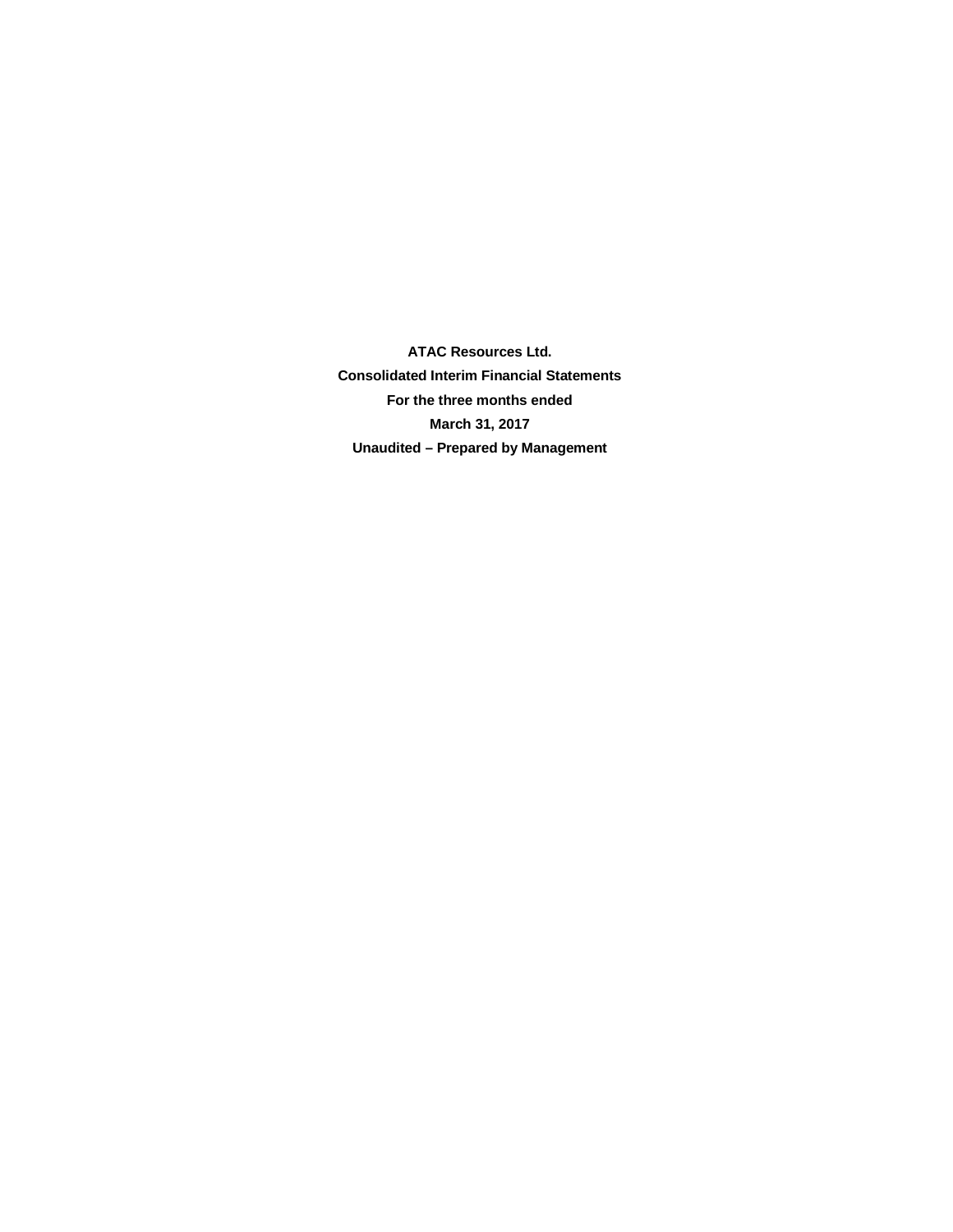ATAC Resources Ltd. #1016 – 510 West Hastings Street Vancouver, British Columbia V6B 1L8

May 12, 2017

To the Shareholders of ATAC Resources Ltd.

The attached consolidated interim financial statements have been prepared by the management of ATAC Resources Ltd. and have not been reviewed by the auditor of the Company.

Yours truly,

Graham Downs Chief Executive Officer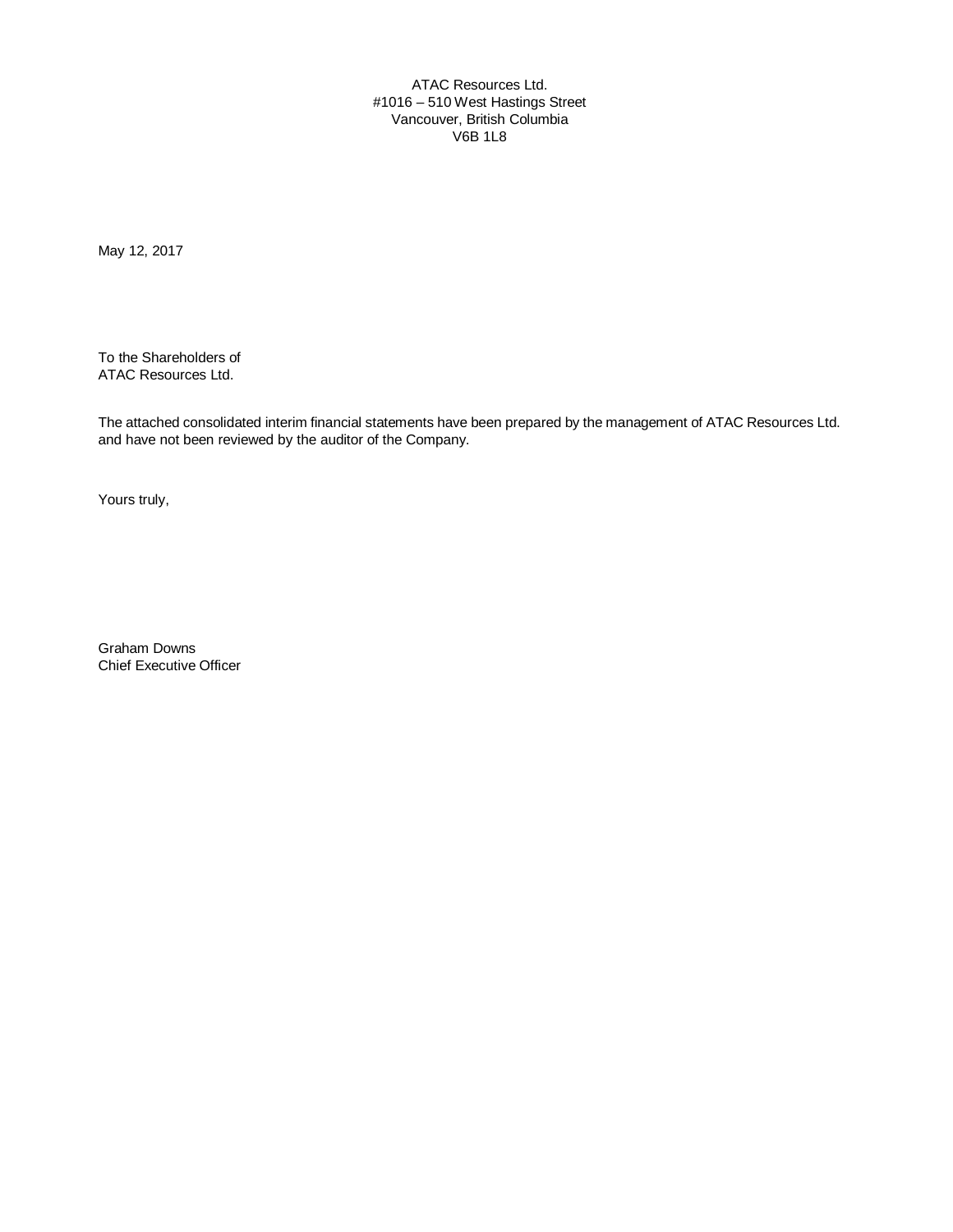# **Consolidated Interim Statements of Financial Position**

**Unaudited – Prepared by Management**

|                                             | March 31,<br>2017 | December 31,<br>2016 |
|---------------------------------------------|-------------------|----------------------|
| <b>Note</b>                                 | \$                | \$                   |
| <b>Assets</b>                               |                   |                      |
| <b>Current assets</b>                       |                   |                      |
| Cash and cash equivalents<br>3              | 14,082,692        | 14,628,414           |
| Receivables and prepayments<br>4            | 115,440           | 74,365               |
| Marketable securities<br>5                  | 2,175,723         | 1,469,165            |
|                                             | 16,373,855        | 16,171,944           |
| Non-current assets                          |                   |                      |
| 5<br>Marketable securities                  | 1                 | 1                    |
| Prepaid exploration expenditures            | 14,489            | 5,670                |
| Mineral property interests<br>7             | 97,440,075        | 96,985,836           |
|                                             | 97,454,565        | 96,991,507           |
| <b>Total assets</b>                         | 113,828,420       | 113,163,451          |
|                                             |                   |                      |
| Liabilities and shareholders' equity        |                   |                      |
| <b>Current liabilities</b>                  |                   |                      |
| Accounts payable and accrued liabilities    | 146,029           | 103,521              |
| Accounts payable to related parties<br>10   | 213,159           | 105,144              |
| Flow-through share premium liability<br>14  | 18,095            | 31,395               |
|                                             | 377,283           | 240,060              |
| <b>Non-current liabilities</b>              |                   |                      |
| 11<br>Deferred income tax liability         | 12,839,790        | 12,722,993           |
| <b>Total liabilities</b>                    | 13,217,073        | 12,963,053           |
|                                             |                   |                      |
| <b>Shareholders' equity</b>                 |                   |                      |
| Share capital<br>8                          | 116,011,508       | 116,011,508          |
| 8<br>Contributed surplus                    | 4,847,451         | 4,853,086            |
| Deficit                                     | (20, 247, 612)    | (20,664,196)         |
| <b>Total shareholders' equity</b>           | 100,611,347       | 100,200,398          |
| Total liabilities and shareholders' equity  | 113,828,420       | 113,163,451          |
|                                             |                   |                      |
| Nature of operations and going concern<br>1 |                   |                      |
| <b>Commitment</b><br>14                     |                   |                      |
| Events after reporting period<br>15         |                   |                      |

# **Approved on behalf of the Board of Directors on May 12, 2017:**

| "Bruce J. Kenway" | <b>Director</b> | "Glenn R. Yeadon" | <b>Director</b> |
|-------------------|-----------------|-------------------|-----------------|
|                   |                 |                   |                 |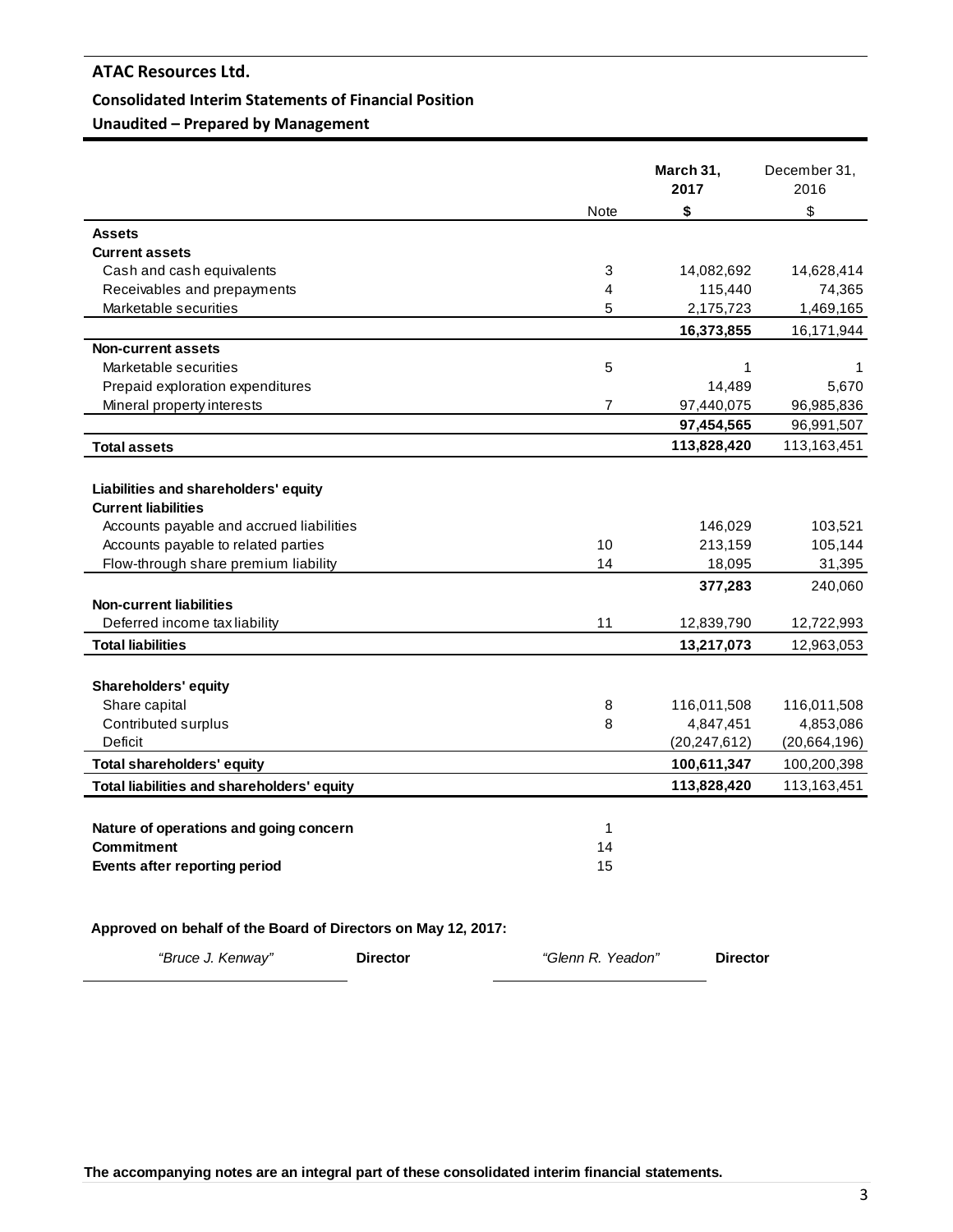# **Consolidated Interim Statements of Changes in Shareholders' Equity**

# **Unaudited – Prepared by Management**

**For the three months ended March 31, 2017 and March 31, 2016**

|                                                | <b>Number</b><br>of shares<br># | <b>Share</b><br>capital<br>\$ | <b>Contributed</b><br>surplus | <b>Deficit</b><br>\$   | <b>Total</b><br>shareholders'<br>equity<br>\$ |
|------------------------------------------------|---------------------------------|-------------------------------|-------------------------------|------------------------|-----------------------------------------------|
| January 1, 2016                                | 117,794,577                     | 113,055,372                   | 15,609,330                    | (31,326,966)           | 97,337,736                                    |
| Share-based payments                           |                                 |                               | 49,748                        |                        | 49,748                                        |
| Re-allocated on expiry of options              |                                 |                               | (6,987,325)                   | 6,987,325              |                                               |
| Re-allocated on cancellation of options        |                                 |                               | (4,338,600)                   | 4,338,600              |                                               |
| Loss and comprehensive loss for the period     |                                 |                               |                               | (161, 567)             | (161, 567)                                    |
| March 31, 2016                                 | 117,794,577                     | 113,055,372                   |                               | 4,333,153 (20,162,608) | 97,225,917                                    |
| January 1, 2017                                | 122,822,077                     | 116,011,508                   | 4,853,086                     | (20,664,196)           | 100,200,398                                   |
| Share-based payments                           |                                 |                               | 45,491                        |                        | 45,491                                        |
| Re-allocated on cancellation of options        |                                 |                               | (51, 126)                     | 51,126                 |                                               |
| Income and comprehensive income for the period |                                 |                               |                               | 365,458                | 365,458                                       |
| March 31, 2017                                 | 122,822,077                     | 116,011,508                   |                               | 4,847,451 (20,247,612) | 100,611,347                                   |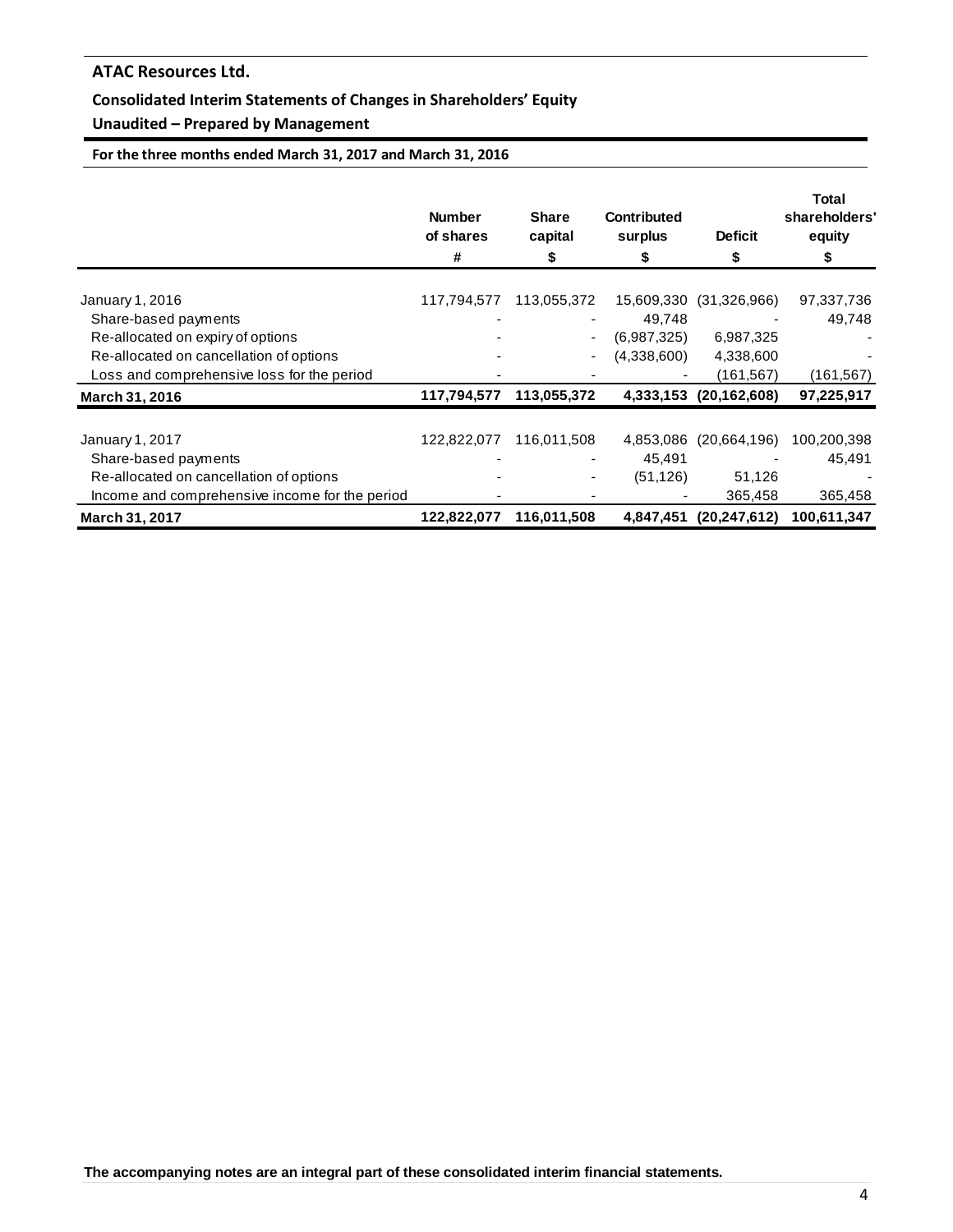# **Consolidated Interim Statements of Income (Loss) and Comprehensive Income (Loss)**

# **Unaudited – Prepared by Management**

| For the three months ended March 31,                         |             | 2017        | 2016        |
|--------------------------------------------------------------|-------------|-------------|-------------|
|                                                              | <b>Note</b> | \$          | \$          |
|                                                              |             |             |             |
| <b>Expenses</b>                                              |             |             |             |
| Accounting, audit and legal                                  | 10          | 21,293      | 27,410      |
| Consulting fees                                              | 10          | 10,500      | 10,500      |
| Flow-through taxes                                           | 14          | 275         |             |
| General administrative expenses                              |             | 23,607      | 16,531      |
| Insurance                                                    |             | 11,077      | 11,004      |
| Investor relations and shareholder information               |             | 36,370      | 27,226      |
| Management, administration and corporate development fees    | 10          | 46,648      | 104,427     |
| Office rent                                                  | 10          | 10,500      | 10,500      |
| Salaries and benefits                                        | 10          | 60,274      |             |
| Share-based payments                                         | 8           | 45,491      | 49,748      |
| Transfer agent and filing fees                               |             | 4,733       | 4,922       |
| Loss from operating expenses                                 |             | (270, 768)  | (262, 268)  |
| Interest income                                              |             | 33,166      | 39,519      |
| Gain on marketable securities                                | 5           | 706,558     | 18,622      |
| Income (loss) for the period before income taxes             |             | 468,956     | (204, 127)  |
| Deferred income tax (expense) recovery                       | 11          | (103, 498)  | 42,560      |
| Income (loss) and comprehensive income (loss) for the period |             | 365,458     | (161, 567)  |
|                                                              |             |             |             |
| Earnings (loss) per share                                    |             |             |             |
| Weighted average number of common shares outstanding         |             |             |             |
| - basic#                                                     | 9           | 122,822,077 | 117,794,577 |
| - diluted #                                                  | 9           | 124,517,134 | 117,794,577 |
| Basic earnings (loss) per share \$                           | 9           | 0.00        | (0.00)      |
| Diluted earnings (loss) per share \$                         | 9           | 0.00        | (0.00)      |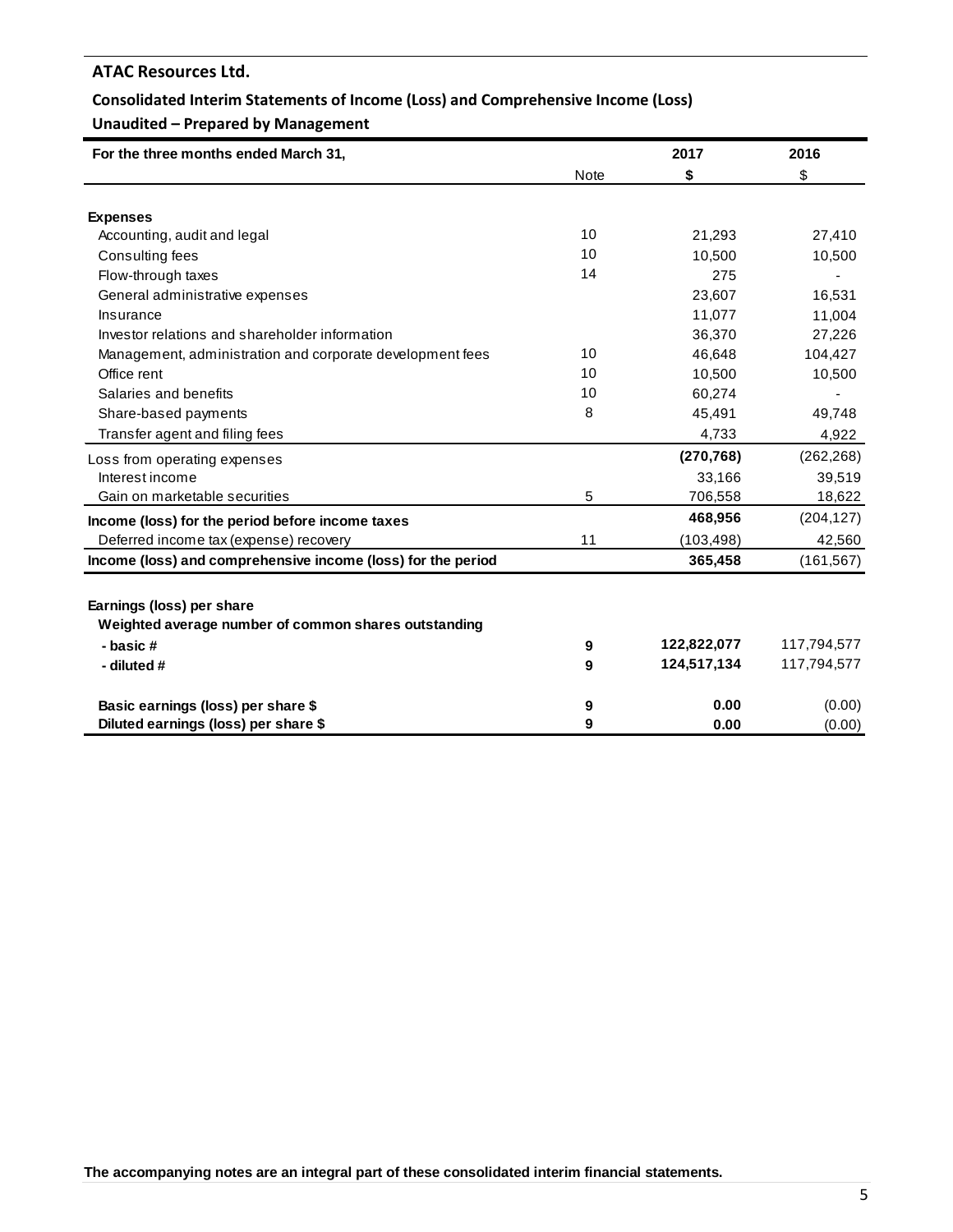# **Consolidated Interim Statements of Cash Flows**

# **Unaudited – Prepared by Management**

| For the three months ended March 31,                         |             | 2017       | 2016       |
|--------------------------------------------------------------|-------------|------------|------------|
|                                                              | <b>Note</b> | \$         | \$         |
|                                                              |             |            |            |
| <b>Operating activities</b>                                  |             |            |            |
| Income (loss) and comprehensive income (loss) for the period |             | 365,458    | (161, 567) |
| Adjustments for:                                             |             |            |            |
| Share-based payments                                         |             | 45,491     | 49,748     |
| Gain on marketable securities                                |             | (706, 558) | (18, 622)  |
| Interest income                                              |             | (33, 166)  | (39, 519)  |
| Deferred income tax expense (recovery)                       |             | 103,498    | (42, 560)  |
| Net change in non-cash working capital items                 | 12          | (38,040)   | 32,910     |
|                                                              |             | (263, 317) | (179,610)  |
| <b>Investing activities</b>                                  |             |            |            |
| Interest received                                            |             | 33,166     | 39,519     |
| Mineral property acquisition costs                           |             | (128, 017) | (116, 935) |
| Prepaid exploration expenditures                             |             | (8,819)    | (46, 845)  |
| Deferred exploration and evaluation expenditures             |             | (178, 735) | (222, 473) |
|                                                              |             | (282,405)  | (346, 734) |
| Decrease in cash and cash equivalents                        |             | (545, 722) | (526, 344) |
| Cash and cash equivalents, beginning of period               |             | 14,628,414 | 15,938,120 |
| Cash and cash equivalents, end of period                     |             | 14,082,692 | 15,411,776 |

**Supplemental cash flow information** 12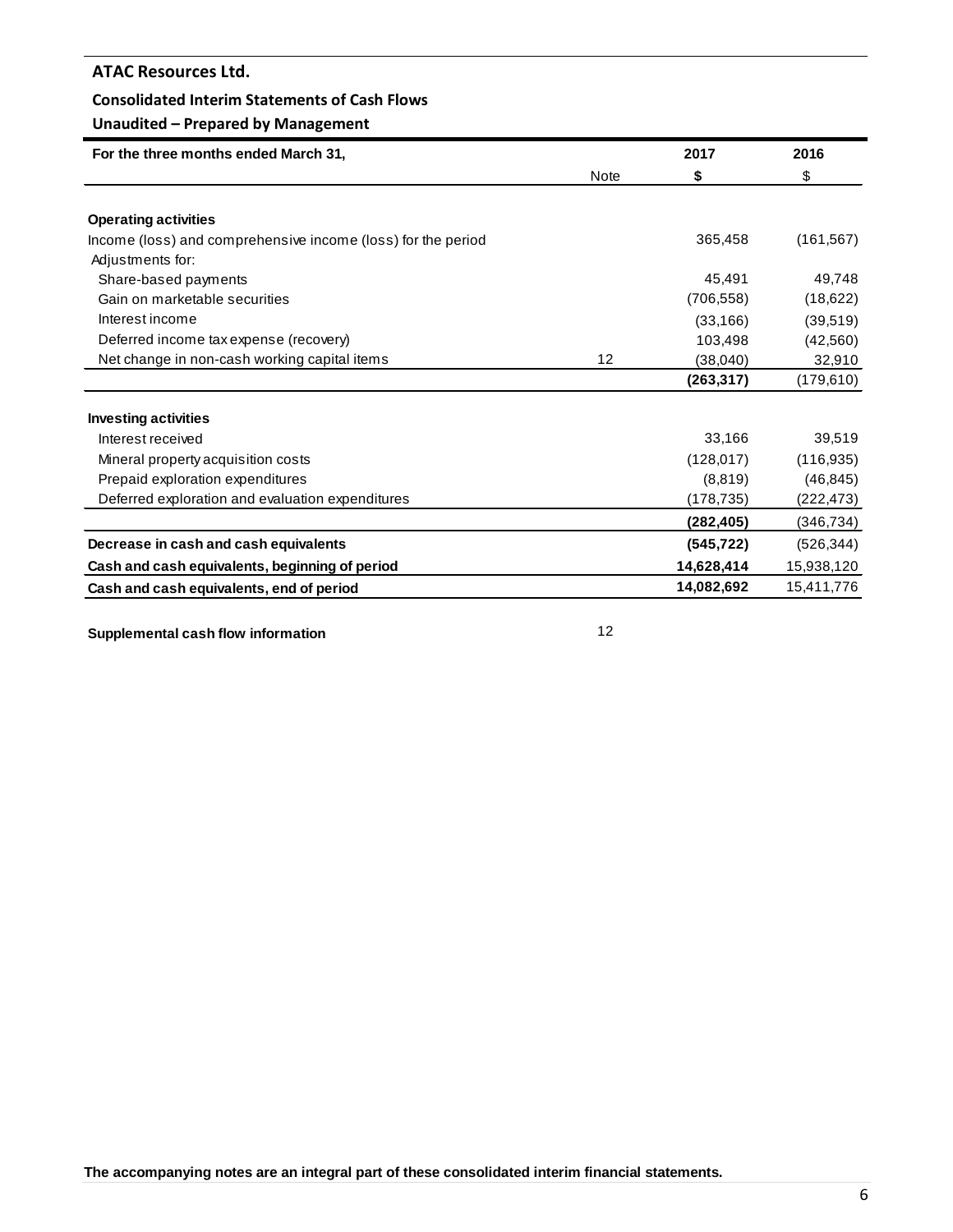# **ATAC Resources Ltd. Notes to the Consolidated Interim Financial Statements Unaudited – Prepared by Management**

**For the three months ended March 31, 2017 and March 31, 2016**

## **1. Nature of operations and going concern**

ATAC Resources Ltd. (the "Company" or "ATAC") was incorporated under the laws of the Province of British Columbia, Canada. The Company's head office is located at 1016 - 510 West Hastings Street, Vancouver, British Columbia, Canada, V6B 1L8. Its records office is located at 1710 - 1177 West Hastings Street, Vancouver, British Columbia, Canada, V6E 2L3. Its main business activity is the acquisition, exploration and evaluation of mineral property interests located in Canada. These consolidated interim financial statements ("financial statements") of the Company as at March 31, 2017 and December 31, 2016 and for the three months ended March 31, 2017 and 2016 comprise the Company and its subsidiaries. Its common shares trade on the TSX Venture Exchange ("TSX-V").

The Company is in the process of exploring its mineral property interests and has not yet determined whether they contain mineral reserves that are economically recoverable. The Company's continuing operations and the underlying value and recoverability of the amounts shown for mineral property interests are entirely dependent upon the existence of economically recoverable mineral reserves, the ability of the Company to obtain the necessary financing to complete the exploration and development of the mineral property interests, obtaining the necessary permits to mine, and on future profitable production or proceeds from the disposition of the mineral property interests.

These financial statements are prepared on the basis that the Company will continue as a going concern, which assumes that the Company will be able to continue in operation for the foreseeable future and will be able to realize its assets and discharge its liabilities and commitments in the normal course of operations. As an exploration stage company, the Company does not have revenues and historically has recurring operating losses. As at March 31, 2017, the Company had working capital of \$15,996,572 (December 31, 2016 - \$15,931,884) and shareholders' equity of \$100,611,347 (December 31, 2016 - \$100,200,398). Management has assessed that this working capital is sufficient for the Company to continue as a going concern beyond one year. If the going concern assumption were not appropriate for these financial statements, it could be necessary to restate the Company's assets and liabilities on a liquidation basis.

#### **2. Significant accounting policies**

# **(a) Basis of presentation**

These financial statements have been prepared in conformity with International Accounting Standard ("IAS") 34, Interim Financial Reporting, using the same accounting policies as detailed in the Company's annual audited consolidated financial statements for the year ended December 31, 2016, and do not include all the information required for full annual financial statements in accordance with International Financial Reporting Standards ("IFRS"), as issued by the International Accounting Standards Board ("IASB") and interpretations of the International Financial Reporting Interpretations Committee ("IFRIC"). It is suggested that the financial statements be read in conjunction with the annual audited financial statements.

These financial statements have been prepared on an historical cost basis, except for financial instruments which are classified as fair value through profit or loss ("FVTPL"). In addition, these financial statements have been prepared using the accrual basis of accounting, except for cash flow information.

The accounting policies used are those the Company expects to adopt in its consolidated financial statements for the year ended December 31, 2017, and have been applied consistently to all periods presented by the Company and its subsidiaries.

All amounts on the financial statements are presented in Canadian dollars which is the functional currency of the Company and its subsidiaries.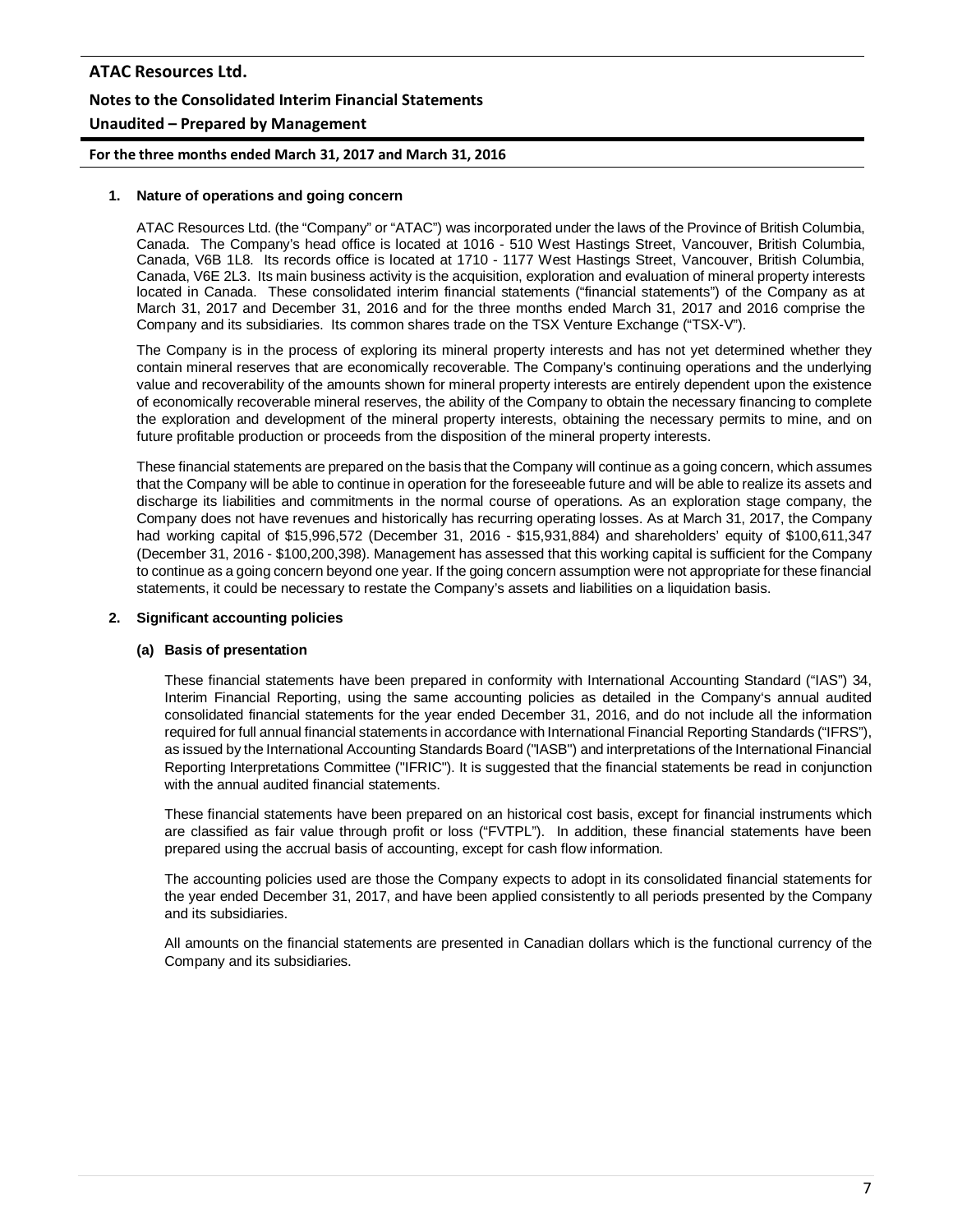# **Unaudited – Prepared by Management**

## **For the three months ended March 31, 2017 and March 31, 2016**

#### **2. Significant accounting policies** (continued)

#### **(b) Standards issued but not yet effective**

Certain pronouncements have been issued by the IASB or IFRIC that are effective for accounting periods beginning on or after January 1, 2018. Many of these updates are not applicable or consequential to the Company and have been excluded from the discussion below.

*Tentatively effective for annual periods beginning on or after January 1, 2018*

#### • New standard IFRS 9 *Financial Instruments*

IFRS 9 adds new requirements for impairment of financial assets and makes changes to the classification and measurement of financial instruments. When complete, IFRS 9 will replace IAS 39 *Financial Instruments: Recognition and Measurement*

The Company has initially assessed that there will be no material reporting changes as a result of adopting the new standard, however, there may be enhanced disclosure requirements.

#### **3. Cash and cash equivalents**

Cash and cash equivalents consists of the following:

|                                  | March 31,  | December 31, |
|----------------------------------|------------|--------------|
|                                  | 2017       | 2016         |
|                                  | S          |              |
| Bank and broker balances         | 211.320    | 2,691,927    |
| Cashable investment certificates | 13,871,372 | 11,936,487   |
|                                  | 14,082,692 | 14,628,414   |

#### **4. Receivables and prepayments**

Receivables and prepayments consists of the following:

|                                            | March 31,                | December 31, |
|--------------------------------------------|--------------------------|--------------|
|                                            | 2016<br>2017             |              |
|                                            |                          |              |
| Sales tax recoverable                      | 26,946                   | 21,152       |
| Prepaid expenses                           | 88.494                   | 47,069       |
| Yukon mineral exploration grant receivable | $\overline{\phantom{0}}$ | 6,144        |
|                                            | 115,440                  | 74,365       |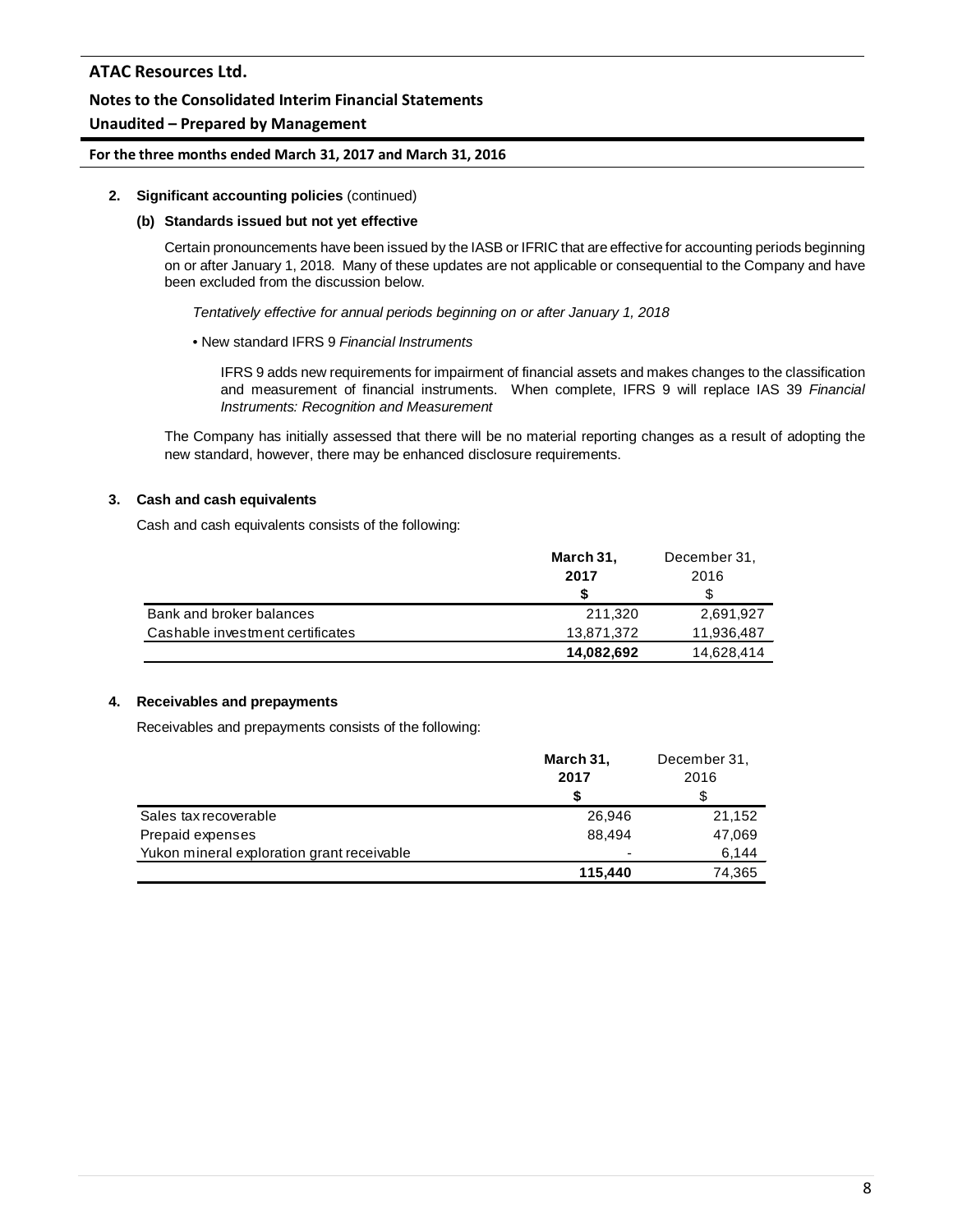# **Unaudited – Prepared by Management**

**For the three months ended March 31, 2017 and March 31, 2016**

# **5. Marketable securities**

Marketable securities consist of various common shares received on the option of mineral property interests as follows:

|                     | <b>Shares with</b><br>an active | <b>Shares without</b><br>an active |                 |              | <b>Total</b> |
|---------------------|---------------------------------|------------------------------------|-----------------|--------------|--------------|
|                     | market                          | market                             | <b>Warrants</b> | <b>Total</b> | gain         |
|                     | \$                              | \$                                 | \$              | \$           | \$           |
| <b>Cost</b>         |                                 |                                    |                 |              |              |
| January 1, 2016     | 491,834                         | 10,000                             |                 | 501,834      |              |
| Additions/disposals |                                 |                                    |                 |              |              |
| March 31, 2016      | 491,834                         | 10,000                             | -               | 501,834      |              |
| Fair value          |                                 |                                    |                 |              |              |
| January 1, 2016     | 59,302                          |                                    |                 | 59,303       |              |
| Unrealized gain     | 18,622                          |                                    |                 | 18,622       | 18,622       |
| March 31, 2016      | 77,924                          |                                    |                 | 77,925       | 18,622       |
| <b>Cost</b>         |                                 |                                    |                 |              |              |
| January 1, 2017     | 1,691,834                       | 10,000                             | 475,000         | 2,176,834    |              |
| Additions/disposals |                                 |                                    |                 |              |              |
| March 31, 2017      | 1,691,834                       | 10,000                             | 475,000         | 2,176,834    |              |
| Fair value          |                                 |                                    |                 |              |              |
| January 1, 2016     | 1,095,827                       |                                    | 373,338         | 1,469,166    |              |
| Unrealized gain     | 509,396                         |                                    | 197,162         | 706,558      | 706,558      |
| March 31, 2017      | 1,605,223                       | 1                                  | 570,500         | 2,175,724    | 706,558      |

The valuation of the shares with an active market has been determined in whole by reference to the bid price of the shares on the TSX-V or Toronto Stock Exchange ("TSX") at each period end date.

The shares without an active market are private company shares received as payment on optioned mineral property interests. The shares were written-down in 2008 to a carrying value of \$1, as no active market existed or exists, and no value can be determined.

# **6. Subsidiary information**

On July 14, 2010 two wholly-owned subsidiary companies, 0885802 B.C. Ltd. and 0885794 B.C. Ltd. were incorporated under the laws of the Province of British Columbia, Canada to facilitate the possible transfer to them of certain Company's mineral property interests. From incorporation to March 31, 2017, neither of the subsidiaries have had any transactions other than to issue nominal \$1 share capital to the Company.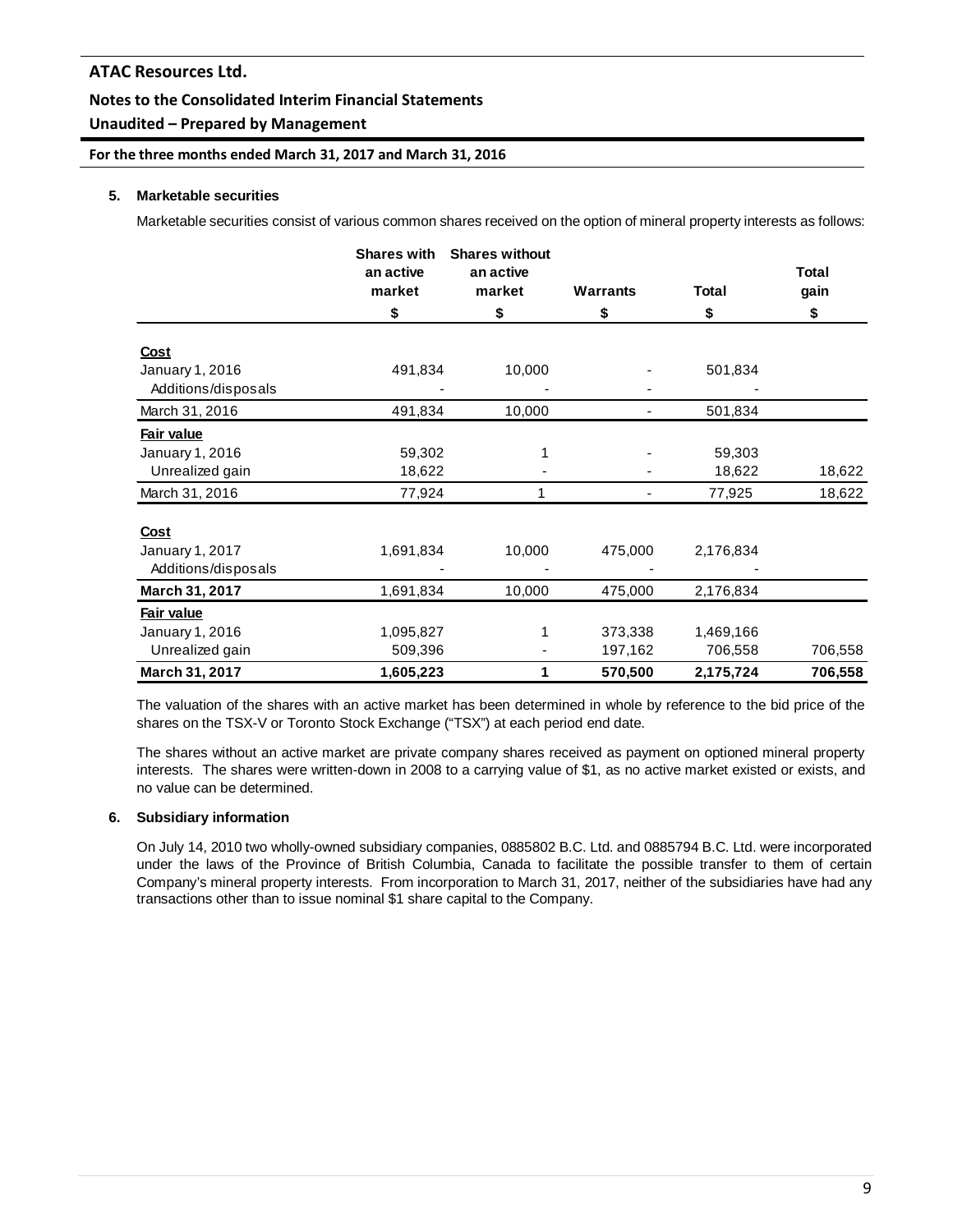# **Unaudited – Prepared by Management**

**For the three months ended March 31, 2017 and March 31, 2016**

# **7. Mineral property interests**

The Company's mineral property interests consist of various exploration stage properties located in the Yukon Territory, Canada. The properties have been grouped into those which are wholly-owned and those which are royalty or other interests. Properties which are in close proximity and could be developed as a single economic unit are grouped into projects.

|                                  | Wholly-<br>owned | Other<br><b>interests</b> | Total      |
|----------------------------------|------------------|---------------------------|------------|
|                                  | \$               | \$                        | \$         |
| January 1, 2016                  | 93,280,104       |                           | 93,280,105 |
| Acquisitions/staking/assessments | 116,935          |                           | 116,935    |
| Exploration and evaluation       | 447,077          |                           | 447,077    |
| <b>March 31, 2016</b>            | 93,844,116       |                           | 93,844,117 |
| January 1, 2017                  | 96,985,836       |                           | 96,985,836 |
| Acquisitions/staking/assessments | 128,017          |                           | 128,017    |
| Exploration and evaluation       | 326,222          |                           | 326,222    |
| <b>March 31, 2017</b>            | 97,440,075       |                           | 97,440,075 |

Changes in the project carrying amounts for the three months ended March 31, 2016 and March 31, 2017 are summarized as follows:

| Three months ended March 31, 2016 |                          |                                                       |                                               |                         |  |  |
|-----------------------------------|--------------------------|-------------------------------------------------------|-----------------------------------------------|-------------------------|--|--|
|                                   | January 1,<br>2016<br>\$ | <b>Acquisitions</b><br>/staking/<br>assessments<br>\$ | <b>Exploration</b><br>and<br>evaluation<br>\$ | March 31,<br>2016<br>\$ |  |  |
| Wholly-owned                      |                          |                                                       |                                               |                         |  |  |
| projects<br>Rackla Gold Property  |                          |                                                       |                                               |                         |  |  |
| - Osiris and Orion projects (1)   | 59,519,646               | 115,338                                               | 195,972                                       | 59,830,956              |  |  |
| - Rau project                     | 33,629,573               |                                                       | 236,699                                       | 33,866,272              |  |  |
|                                   | 93,149,219               | 115,338                                               | 432,671                                       | 93,697,228              |  |  |
| Connaught                         | 94,980                   |                                                       | 10,728                                        | 105,708                 |  |  |
| <b>Idaho Creek</b>                | 17,280                   | 1,597                                                 | 612                                           | 19,489                  |  |  |
| Panorama                          | 16,110                   |                                                       |                                               | 16,110                  |  |  |
| Rosy                              | 2,515                    |                                                       | 3,066                                         | 5,581                   |  |  |
| Total                             | 93,280,104               | 116,935                                               | 447,077                                       | 93,844,116              |  |  |
| <b>Other interests</b>            |                          |                                                       |                                               |                         |  |  |
| Dawson Gold                       |                          |                                                       |                                               |                         |  |  |
| Total all projects                | 93,280,105               | 116,935                                               | 447,077                                       | 93,844,117              |  |  |

(1) The Nadaleen property has been segregated into the Osiris and Orion projects to facilitate an earn-in agreement as discussed in note 15 (a).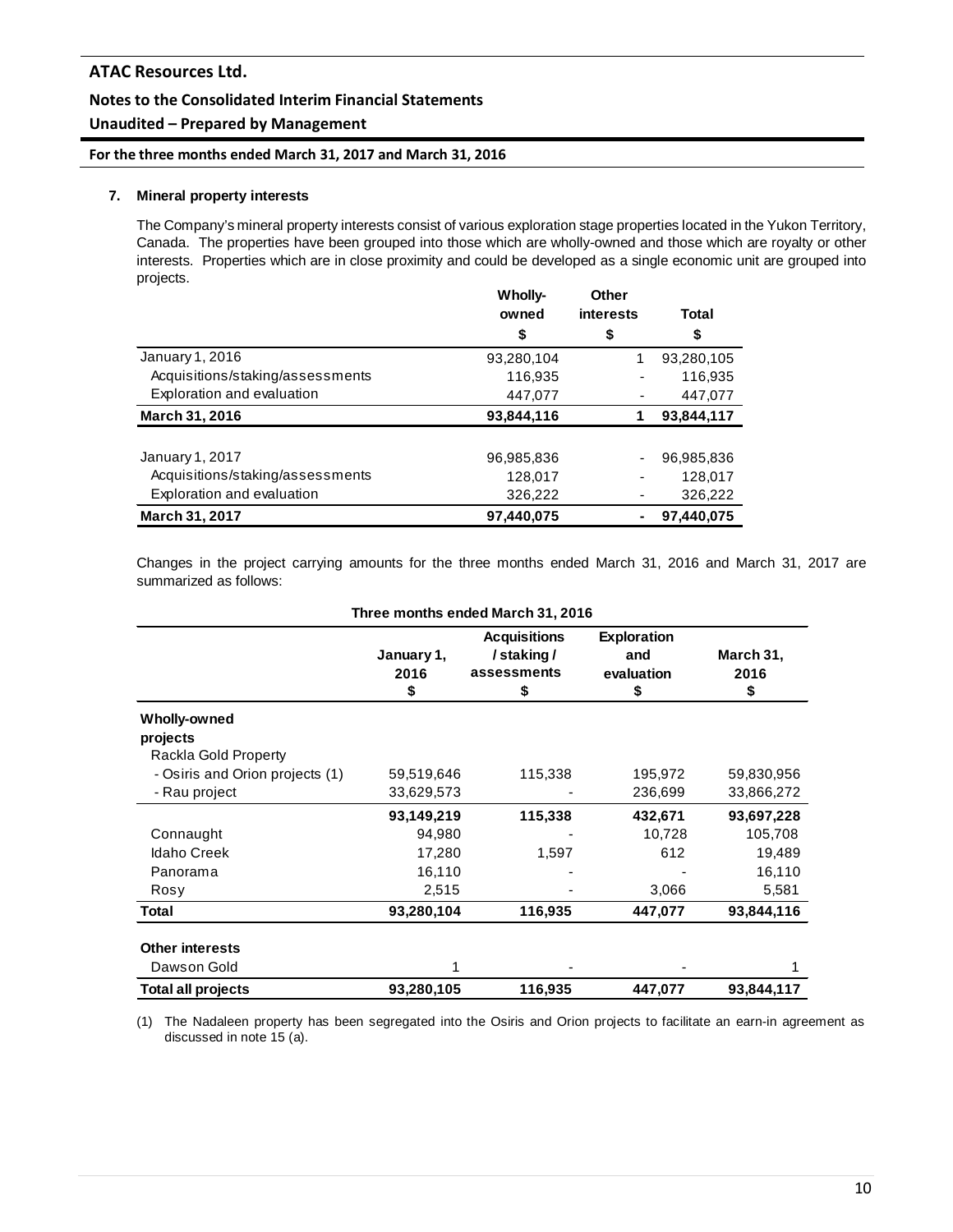# **Unaudited – Prepared by Management**

**For the three months ended March 31, 2017 and March 31, 2016**

# **7. Mineral property interests** (continued)

Exploration and evaluation expenditures on the projects consisted of the following:

|                                                 | Nadaleen | Rau     | Others | Total   |
|-------------------------------------------------|----------|---------|--------|---------|
| Three months ended March 31, 2016               | \$       | \$      | \$     | \$      |
|                                                 |          |         |        |         |
| Assays                                          | 4.061    | 3,856   | -      | 7.917   |
| Field                                           | 10.948   | 11.631  | 1.264  | 23,843  |
| Labour                                          | 76.884   | 53,497  | 13,142 | 143,523 |
| Resource, engineering and environmental studies | 2,388    | 161,990 | ۰      | 164,378 |
| Survey and consulting                           | 100,435  | 5,295   | ۰      | 105,730 |
| Travel and accommodation                        | 1,256    | 430     |        | 1,686   |
| <b>Total</b>                                    | 195,972  | 236,699 | 14.406 | 447,077 |

| Three months ended March 31, 2017 |                          |                                                       |                                               |                         |  |  |  |
|-----------------------------------|--------------------------|-------------------------------------------------------|-----------------------------------------------|-------------------------|--|--|--|
|                                   | January 1,<br>2017<br>\$ | <b>Acquisitions</b><br>/staking/<br>assessments<br>\$ | <b>Exploration</b><br>and<br>evaluation<br>\$ | March 31,<br>2017<br>\$ |  |  |  |
| Wholly-owned                      |                          |                                                       |                                               |                         |  |  |  |
| projects                          |                          |                                                       |                                               |                         |  |  |  |
| Rackla Gold Property              |                          |                                                       |                                               |                         |  |  |  |
| - Osiris and Orion projects       | 61,843,223               | 126,391                                               | 245,579                                       | 62,215,193              |  |  |  |
| - Rau project                     | 34,927,893               |                                                       | 68,293                                        | 34,996,186              |  |  |  |
|                                   | 96,771,116               | 126,391                                               | 313,872                                       | 97,211,379              |  |  |  |
| Connaught                         | 106,269                  |                                                       |                                               | 106,269                 |  |  |  |
| <b>Idaho Creek</b>                | 19,490                   |                                                       |                                               | 19.490                  |  |  |  |
| Panorama                          | 16,110                   |                                                       |                                               | 16,110                  |  |  |  |
| Rosy                              | 72,851                   | 1,626                                                 | 12,350                                        | 86,827                  |  |  |  |
| Total                             | 96,985,836               | 128,017                                               | 326,222                                       | 97.440.075              |  |  |  |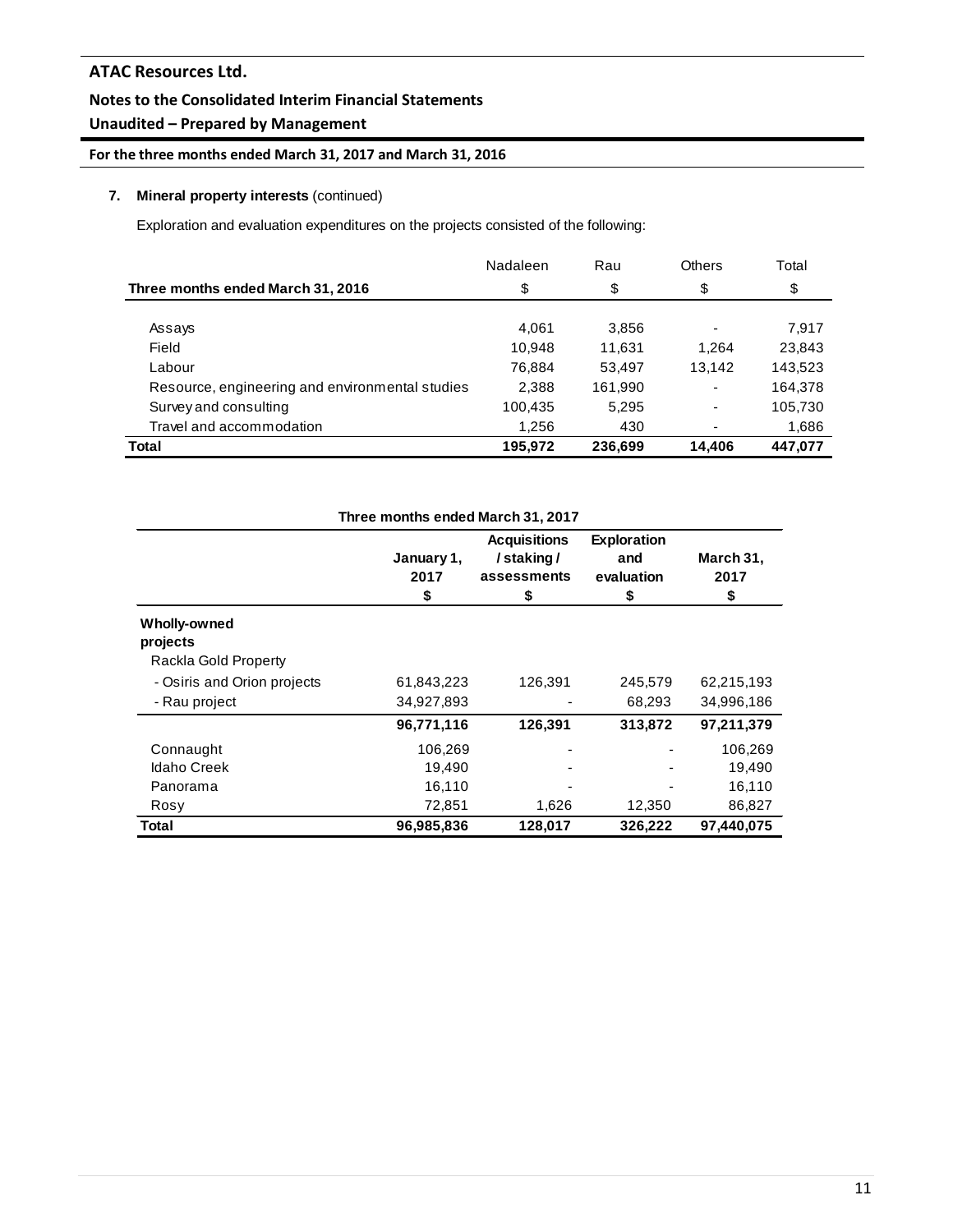# **Unaudited – Prepared by Management**

#### **For the three months ended March 31, 2017 and March 31, 2016**

#### **7. Mineral property interests** (continued)

Exploration and evaluation expenditures on the projects consisted of the following:

|                                    | <b>Nadaleen</b> | Rau                      | <b>Rosy</b> | Total   |
|------------------------------------|-----------------|--------------------------|-------------|---------|
| Three months ended March 31, 2017  | \$              | \$                       | \$          | \$      |
|                                    |                 |                          |             |         |
| Assays                             | 3.762           | 1,881                    |             | 5,643   |
| Field                              | 13.569          | 1,005                    | 17          | 14,592  |
| Labour                             | 127,074         | 60,260                   | 12,333      | 199,667 |
| Resource and environmental studies |                 | 2,528                    |             | 2,528   |
| Survey and consulting              | 100,000         | $\overline{\phantom{0}}$ |             | 100,000 |
| Travel and accommodation           | 1.174           | 2.618                    | ٠           | 3,792   |
| Total                              | 245,579         | 68,293                   | 12,350      | 326,222 |

#### **(a) Wholly-owned projects**

The Company's wholly owned projects are comprised of the rights to explore various mineral claims located in the Yukon Territory, which are at various stages of exploration. They are not subject to any option or sale agreements, except as noted below.

## **(i) Rackla Gold property**

The Rackla Gold property consists of a 100% interest in the various mineral properties located in the Mayo Mining District, Yukon Territory.

The Rackla Gold property has been divided into three separate projects. They are comprised of the Rau project, which hosts the Tiger Gold deposit, and the Osiris and Orion projects, which were previously described as the Nadaleen property. The Osiris project hosts Carlin-type gold zones and will continue to be explored by the Company. Effective April 7, 2017, the Orion project is subject to an earn-in agreement with Barrick Gold Corporation ("Barrick") as described in note 15(a), and will be explored by Barrick as detailed in the note.

The Rod and Scarg claims were acquired during the period for staking costs of \$65,376 and form part of the Osiris project.

Cash and common shares totaling \$165,600 have been received under previous option agreements.

#### **(ii) Connaught project**

The Connaught project consists of a 100% interest in the CN, NC and OM mineral claims located in the Dawson Mining District, Yukon Territory.

Cash and common shares totaling \$252,500 were received in 2009 for a 50% sale of the project, which was repurchased in 2012 by issuing common shares having a value of \$182,250.

#### **(iii) Idaho Creek project**

The Idaho Creek project consists of a 100% interest in the Idaho mineral claims located in the Whitehorse Mining District, Yukon Territory.

Cash and common shares totaling \$269,413 have been received under previous option agreements.

#### **(iv) Panorama project**

The Panorama project consists of a 100% interest in the Aussie mineral claims located in the Dawson Mining District, Yukon Territory. The claims are subject to a 3% net smelter return royalty ("NSR") on all commercial production from the claims.

Cash and common shares totaling \$328,400 have been received under previous option agreements.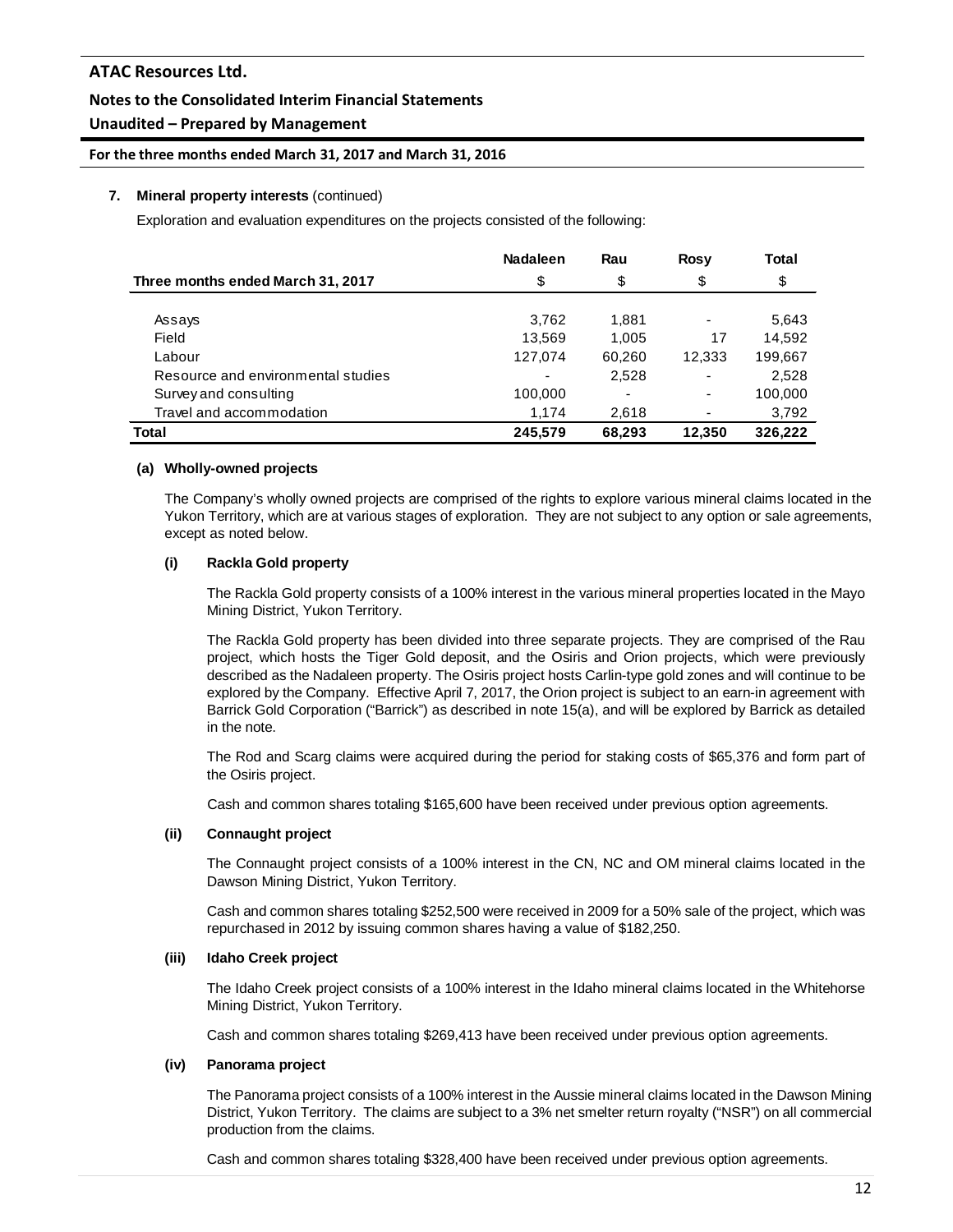# **Unaudited – Prepared by Management**

## **For the three months ended March 31, 2017 and March 31, 2016**

## **7. Mineral property interests** (continued)

#### **(a) Wholly-owned projects** (continued)

#### **(v) Rosy project**

The Rosy project consists of a 100% interest in the Rosy and Sam mineral claims located in the Whitehorse Mining District, Yukon Territory.

Cash and common shares totaling \$167,000 have been received under previous option agreements.

#### **(b) Royalty interests**

The Company has a 1% NSR on the Golden Revenue, Nitro, Seymour and Dawson Gold properties located in the Dawson and Whitehorse Mining District, Yukon Territory.

## **8. Share capital**

The authorized share capital of the Company consists of unlimited common shares without par value, and unlimited Class "A" preferred shares with a par value of \$1.00 each. All issued shares are fully paid.

#### **Transaction for the issue of share capital**

There were no transactions for the issue of share capital during the three months ended March 31, 2017 or March 31, 2016.

## **Common share rights**

The Company has a "Rights Plan" under which one right is issued for each issued and outstanding common share of the Company. Each right entitles the holder to purchase from the Company one common share at a price equal to onehalf the market price for each common share of the Company, subject to certain anti-dilutive adjustments. The rights are exercisable only if the Company receives an unacceptable take-over bid as defined in the rights agreement. The original Rights Plan was replaced with a new Rights Plan at the June 2014 annual shareholders' meeting and will remain in effect until the annual shareholders' meeting in 2017. As at March 31, 2017, there were 122,822,077 rights outstanding (December 31, 2016 – 122,822,077).

# **Stock options**

The Company has an incentive stock option plan (the "Plan"), under which the maximum number of stock options issued cannot exceed 10% of the Company's currently issued and outstanding common shares. The exercise period for any options granted under the Plan cannot exceed ten years. The exercise price of options granted under the Plan cannot be less than the "discounted market price" of the common shares (defined as the last closing market price of the Company's common shares immediately preceding the issuance of a news release announcing the granting of the options, less a discount of from 15% to 25%), unless otherwise agreed to by the Company and accepted by the TSX-V.

A participant who is not a consultant conducting investor relations activities, who is granted an option under the plan with exercise prices at or above "Market Price" will have their options vest immediately, unless otherwise determined by the Board of Directors. A participant who is granted an option under the plan with exercise prices below "Market Price" will become vested with the right to exercise one-sixth of the option upon conclusion of every three months subsequent to the grant date. A participant who is a consultant conducting investor relations activities who is granted options under the plan will become vested with the right to exercise one-quarter of the options upon conclusion of every three months subsequent to the grant date.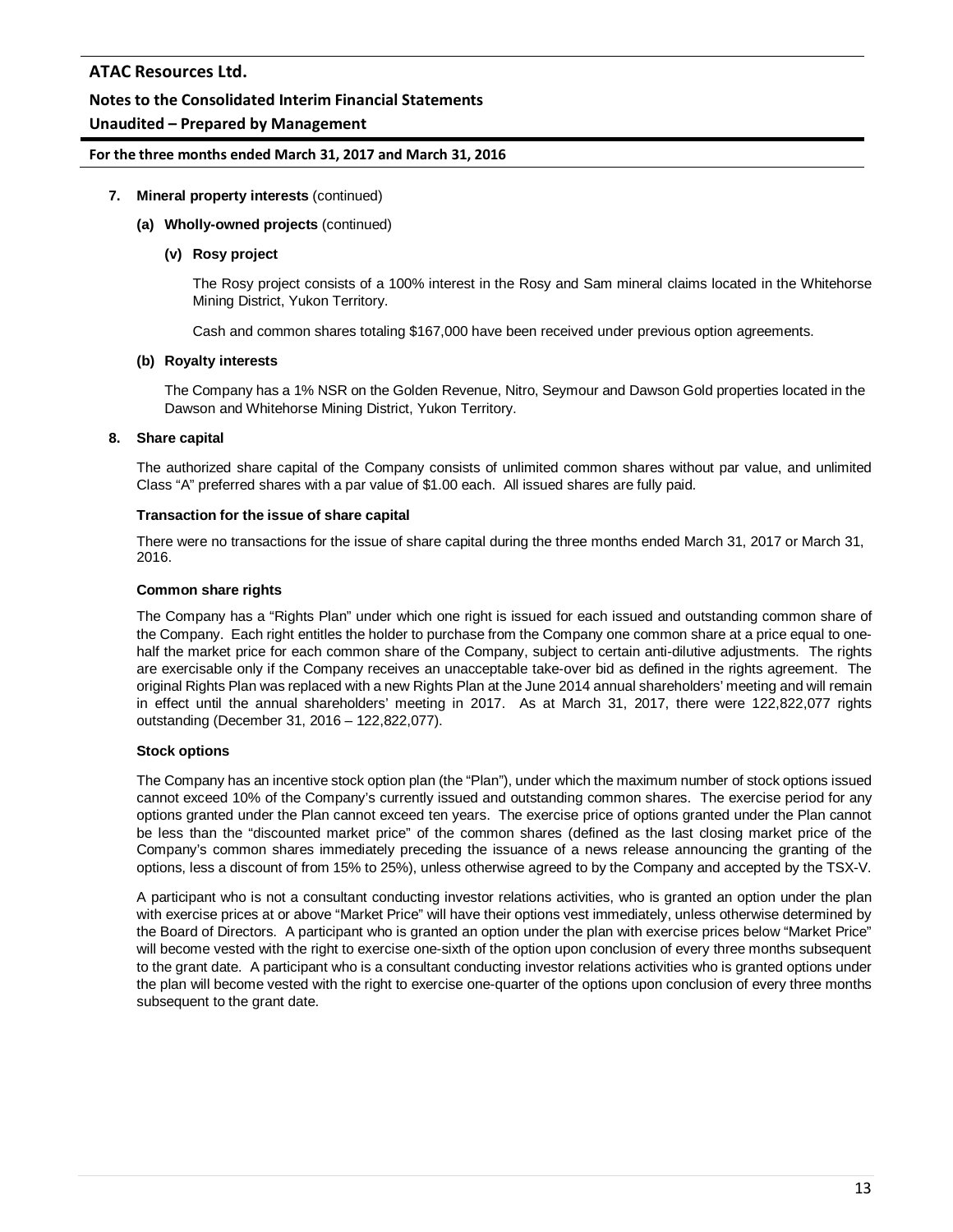# **Unaudited – Prepared by Management**

# **For the three months ended March 31, 2017 and March 31, 2016**

## **8. Share capital** (continued)

## **Stock options** (continued)

A summary of the status of the Company's stock options as at March 31, 2017 and December 31, 2016 and changes during the period and year then ended is as follows:

|                                               | Three months ended<br>March 31, 2017          |      |             | Year ended<br>December 31, 2016    |
|-----------------------------------------------|-----------------------------------------------|------|-------------|------------------------------------|
|                                               | Weighted average<br>Options<br>exercise price |      | Options     | Weighted average<br>exercise price |
|                                               | #                                             | \$   | #           | \$                                 |
| Options outstanding, beginning of period/year | 8,500,000                                     | 0.85 | 9,197,000   | 1.62                               |
| Granted                                       |                                               |      | 2,720,000   | 0.35                               |
| Exercised                                     |                                               | ٠    | (27,500)    | 0.31                               |
| Expired/cancelled                             | (90,000)                                      | 0.87 | (3,389,500) | 2.54                               |
| Options outstanding, end of period/year       | 8,410,000                                     | 0.85 | 8,500,000   | 0.85                               |

As at March 31, 2017, the Company has stock options outstanding and exercisable as follows:

|     | Options<br>outstanding | Options<br>exercisable | Exercise<br>price | Expiry date      |
|-----|------------------------|------------------------|-------------------|------------------|
|     | #                      | #                      | \$                |                  |
|     | 1,830,000              | 1,830,000              | 1.80              | January 29, 2018 |
|     | 2,155,000              | 2,155,000              | 0.75              | February 3, 2019 |
|     | 1,760,000              | 1,760,000              | 0.75              | January 23, 2020 |
| (1) | 2,415,000              | 2,415,000              | 0.31              | January 21, 2021 |
|     | 250,000                | 187,500                | 0.76              | June 7, 2021     |
|     | 8,410,000              | 8,347,500              |                   |                  |

(1) 50,000 of these options were subsequently exercised for proceeds of \$15,500.

The following table summarizes information about the stock options outstanding at March 31, 2017:

| Range of      |           | Weighted average | Weighted average |
|---------------|-----------|------------------|------------------|
| prices        | Options   | remaining life   | exercise price   |
| \$            | #         | vears            |                  |
| 0.31          | 2,415,000 | 3.81             | 0.31             |
| $0.75 - 0.76$ | 4,165,000 | 2.40             | 0.75             |
| 1.80          | 1,830,000 | 0.83             | 1.80             |
|               | 8,410,000 | 2.46             | 0.85             |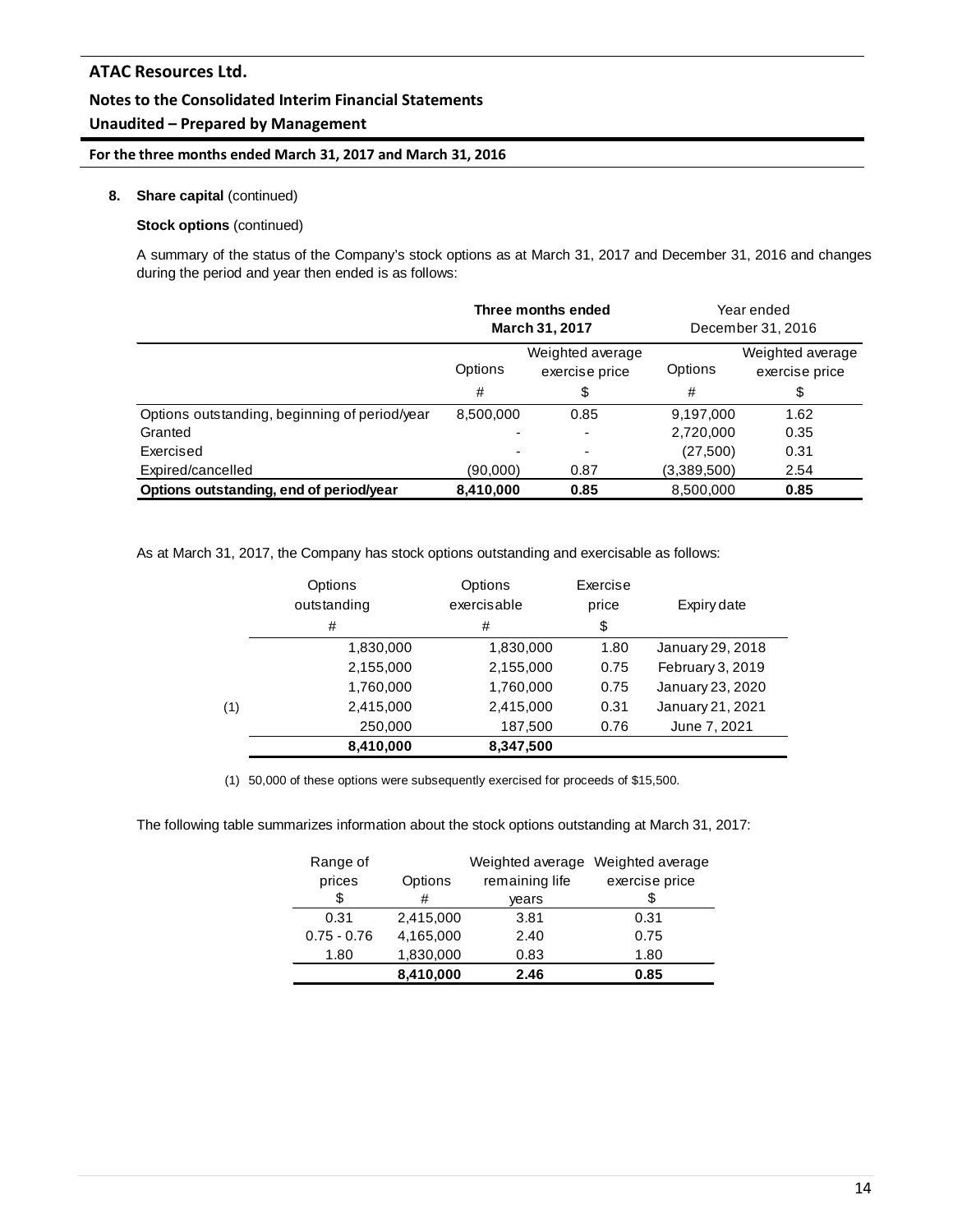# **ATAC Resources Ltd. Notes to the Consolidated Interim Financial Statements Unaudited – Prepared by Management**

# **For the three months ended March 31, 2017 and March 31, 2016**

# **8. Share capital** (continued)

# **Stock options** (continued)

No stock options were granted during the three months ended March 31, 2017. During the three months ended March 31, 2016, the Company granted 2,470,000 stock options to Officers, Directors, related company employees and consultants. The Company recorded the fair value of all options granted using the Black-Scholes option pricing model. Share-based payment costs were calculated using the following weighted average assumptions: expected life of options - five years, stock price volatility – 75.68%, no dividend yield, and a risk-free interest rate yield – 0.71%. Using the above assumptions, the fair value of options granted during the three months ended March 31, 2016, was \$0.19 per option for a total of \$466,725.

The total share-based payment expense for the three months ended March 31, 2017 was \$45,491 (2016 - \$49,748), which is presented as an operating expense, and includes only options that vested during the periods.

No stock options expired during the three months ended March 31, 2017. During the three months ended March 31, 2016, 1,185,000 options exercisable at \$1.80 per option expired unexercised. As a result, the original stock based compensation of \$6,987,325 was reversed from contributed surplus and credited to deficit.

During the three months ended March 31, 2017, 90,000 stock options (2016 – 2,177,000), were cancelled. As a result, the original stock based compensation of \$51,126 (2015 - \$4,338,600) has been reversed from contributed surplus and credited to deficit.

## **Warrants**

As an incentive to complete private placements the Company may issue units which include common shares and common share purchase warrants. Using the residual value method, the Company determines whether a value should be allocated to the warrants attached to the units sold in completed private placements.

During the three months ended March 31, 2017 and 2016 and as at March 31, 2017 and December 31, 2016, there were no warrants issued or outstanding.

# **Contributed surplus**

Contributed surplus includes the accumulated fair value of stock options recognized as share-based payments and the fair value of finders' warrants issued on private placements. Contributed surplus is increased by the fair value of these items on vesting and is reduced by corresponding amounts when the options or warrants expire, or are exercised or cancelled.

# **9. Earnings (loss) per share**

The calculation of basic and diluted earnings (loss) per share for the three months ended March 31, 2017 was based on the earnings (loss) of \$365,458 (2016 – (\$161,567)) and a weighted average number of common shares outstanding of 122,822,077 (2016 – 117,794,577).

The calculation of diluted earnings (loss) per share for the three months ended March 31, 2017 was based on income (loss) of \$365,458 (2016 – (\$161,567)), and a weighted average number of common shares outstanding of 124,517,134 (2015 – 117,794,577), calculated as follows:

|                                                    | March 31,<br>2017 | December 31,<br>2016 |
|----------------------------------------------------|-------------------|----------------------|
|                                                    | #                 | #                    |
| Weighted average number of common shares (basic)   | 122,822,077       | 117.794.577          |
| Effect of stock options on issue                   | 1.695.057         | ۰                    |
| Weighted average number of common shares (diluted) | 124,517,134       | 117,794,577          |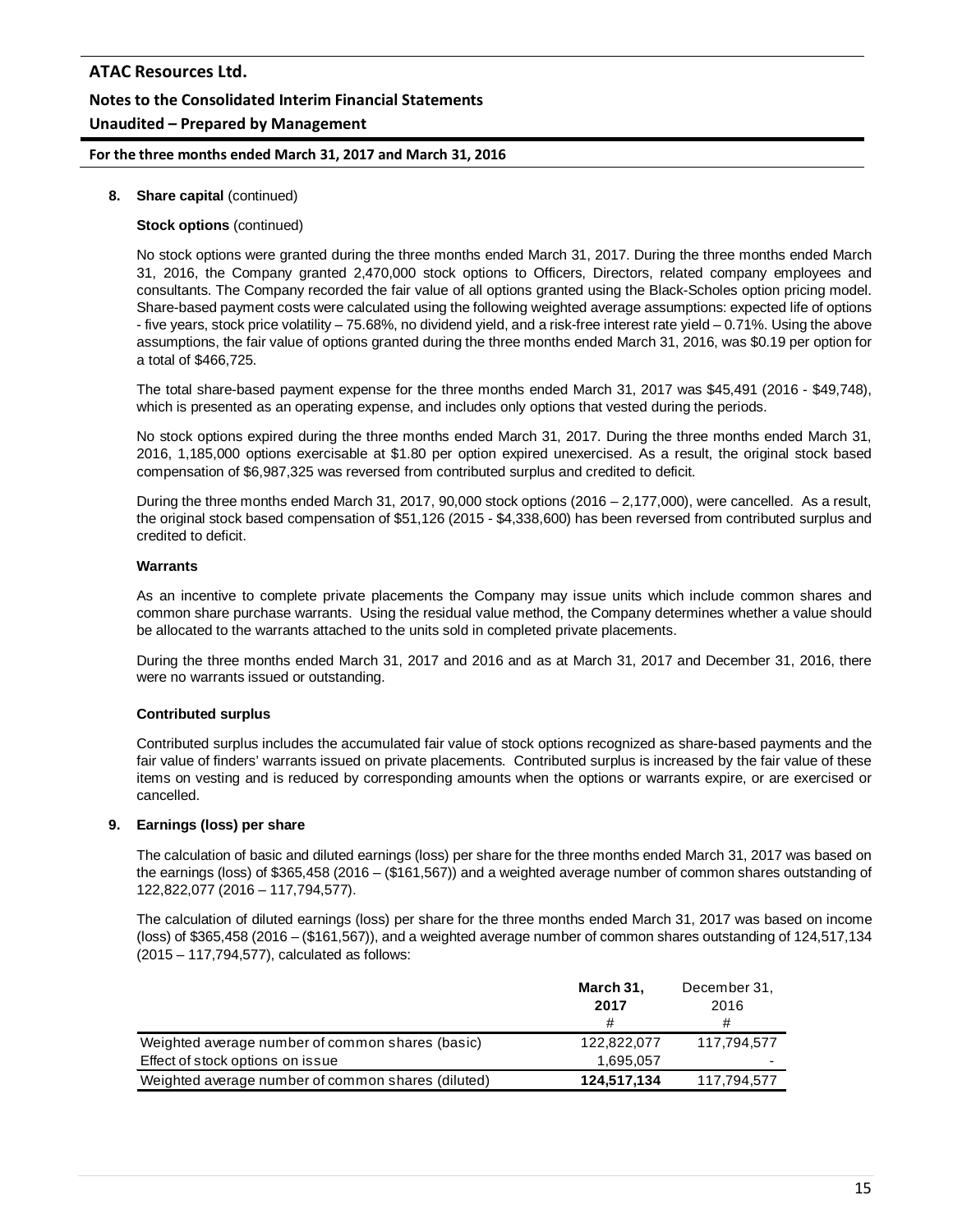# **For the three months ended March 31, 2017 and March 31, 2016**

## **10. Related party payables and transactions**

A number of key management personnel and Directors hold positions in other entities that result in them having control or significant influence over the financial or operating policies of those entities. There were no loans to key management personnel or Directors, or entities over which they have control or significant influence during the three months ended March 31, 2017 or March 31, 2016.

Graham Downs, the Company's CEO receives a salary of \$18,750 per month and incentive stock options. All other key management personnel and Directors receive no salaries, non-cash benefits (other than incentive stock options), or other remuneration directly from the Company, other than noted below, and there are no employment contracts with them that cannot be terminated without penalty on thirty days advance notice. Key management personnel and Directors participate in the Company's stock option plan.

No stock options were granted to related parties during the three months ended March 31, 2017. During the three months ended March 31, 2016, 1,400,000 stock options were granted to key management personnel and Directors having a fair value on issue of \$264,540.

No management personnel or Director stock options were cancelled or surrendered during the three months ended March 31, 2017. During the three months ended March 31, 2016, 1,245,000 management personnel and Director stock options having a fair value on issue of \$2,490,000, were surrendered and cancelled.

The Company transacted with the following related parties:

- **(a)** Archer Cathro is a geological consulting firm that is a related party through its management contracts, which confer significant influence over operations. Charges are for property location, acquisition, exploration, management, accounting and office rent and administration. The charges by Archer Cathro include the services of Graham Downs until August 31, 2016. The charges by Archer Cathro also include the services of Julia Lane, who is the Vice President of Exploration, and a minority shareholder of Archer Cathro.
- **(b)** Glenn Yeadon is a Director and the Company's Secretary. He controls Glenn R. Yeadon Personal Law Corporation ("Yeadon Law Corp."), which provides the Company with legal services.
- **(c)** Larry Donaldson is the Company's CFO. He is a partner of Donaldson Grassi, Chartered Professional Accountants, a firm in which he has significant influence. Donaldson Grassi provides the Company with accounting and tax services.
- **(d)** Douglas Goss is a Director and the Company's Chairman of the Board. He controls Douglas O. Goss Professional Corporation ("D. Goss Corporation"), which provides consulting services to the Company.
- **(e)** Ian Talbot is the Company's COO. He provides the Company with management services.
- **(f)** Robert Carne is a Company Director. He controls Carvest Holdings Ltd. ("Carvest"), which provides geological consulting services to the Company.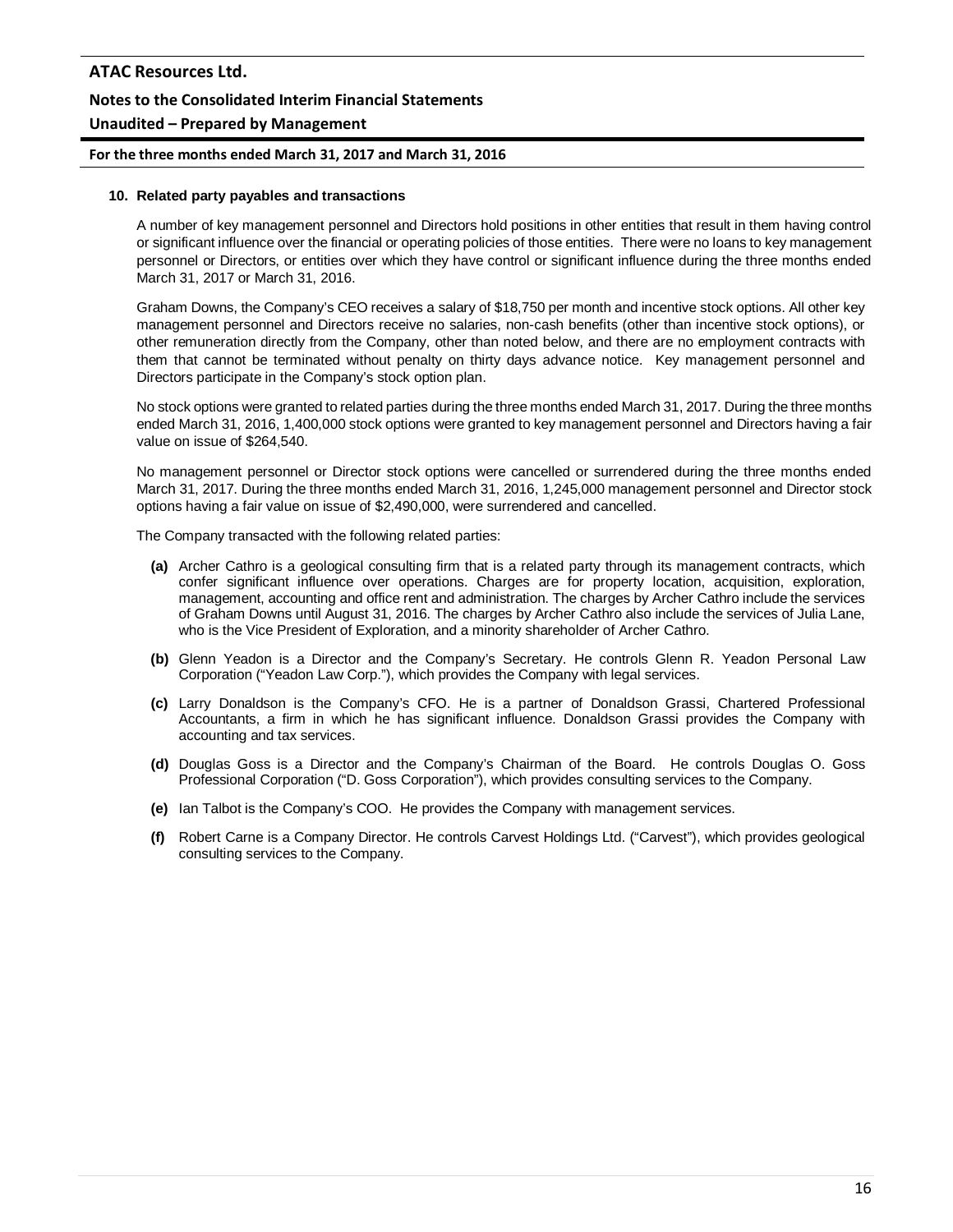# **Unaudited – Prepared by Management**

#### **For the three months ended March 31, 2017 and March 31, 2016**

#### **10. Related party payables and transactions** (continued)

The aggregate value of transactions and outstanding balances with key management personnel and Directors and entities over which they have control or significant influence were as follows:

|                             | <b>Transactions</b><br>3 months ended 3 months ended | Transactions | <b>Balance</b><br>outstanding | <b>Balance</b><br>outstanding |
|-----------------------------|------------------------------------------------------|--------------|-------------------------------|-------------------------------|
|                             | March 31,                                            | March 31,    | March 31,                     | December 31,                  |
|                             | 2017                                                 | 2016         | 2017                          | 2016                          |
|                             | \$                                                   | \$           | \$                            | \$                            |
| Archer, Cathro              |                                                      |              |                               |                               |
| - geological services       | 46,183                                               | 220,392      | 145,940                       | 66,103                        |
| - office and administration | 212,579                                              | 105,827      | 26,512                        | 19,613                        |
|                             | 258,762                                              | 326,219      | 172,452                       | 85,716                        |
| Carvest Holdings Ltd. (1)   |                                                      | 4,675        |                               |                               |
| Yeadon Law Corp.            | 13,253                                               | 19,900       | 13,670                        | 2,767                         |
| Donaldson Grassi            | 8,750                                                | 8.750        | 19,687                        | 10,000                        |
| D. Goss Corporation         | 10,500                                               | 10,500       | 3,675                         | 3,675                         |
| <b>Graham Downs</b>         | 60,274                                               |              |                               |                               |
| lan Talbot                  | 10,500                                               | 10,500       | 3,675                         | 2,986                         |
|                             | 362,039                                              | 380,544      | 213,159                       | 105,144                       |

(1)Transactions for the three months ended March 31, 2016 include geological services of \$2,355 and other services of \$2,320.

All related party balances are unsecured and are due within thirty days without interest.

The transactions with the key management personnel and Directors are included in operating expenses as follows:

- **(a)** Accounting, audit and legal
	- Includes the legal services of the Company's Secretary, Glenn Yeadon, charged to the Company by Yeadon Law Corporation.
	- Includes the accounting services of Company's CFO, Larry Donaldson, charged to the Company by Donaldson Grassi.
- **(b)** Consulting fees
	- Includes only the consulting fees paid to Director, Douglas Goss, charged to the Company by D. Goss Corporation.
- **(c)** Management, administration and corporate development fees
	- Includes the services of Company's COO, Ian Talbot.
	- Includes the administrative services of Director, Robert Carne, charged to the Company by Carvest Holding Ltd. for the three months ended March 31, 2016.
	- Includes charges by Archer Cathro for administrative and investor relations personnel.
- **(d)** Salaries and benefits
	- Includes only the salaries and benefits of the Company's President and CEO, Graham Downs.
- **(e)** Rent
	- Charged by Archer Cathro
- **(f)** Property examination costs
	- Includes charges by Archer Cathro for exploration personnel.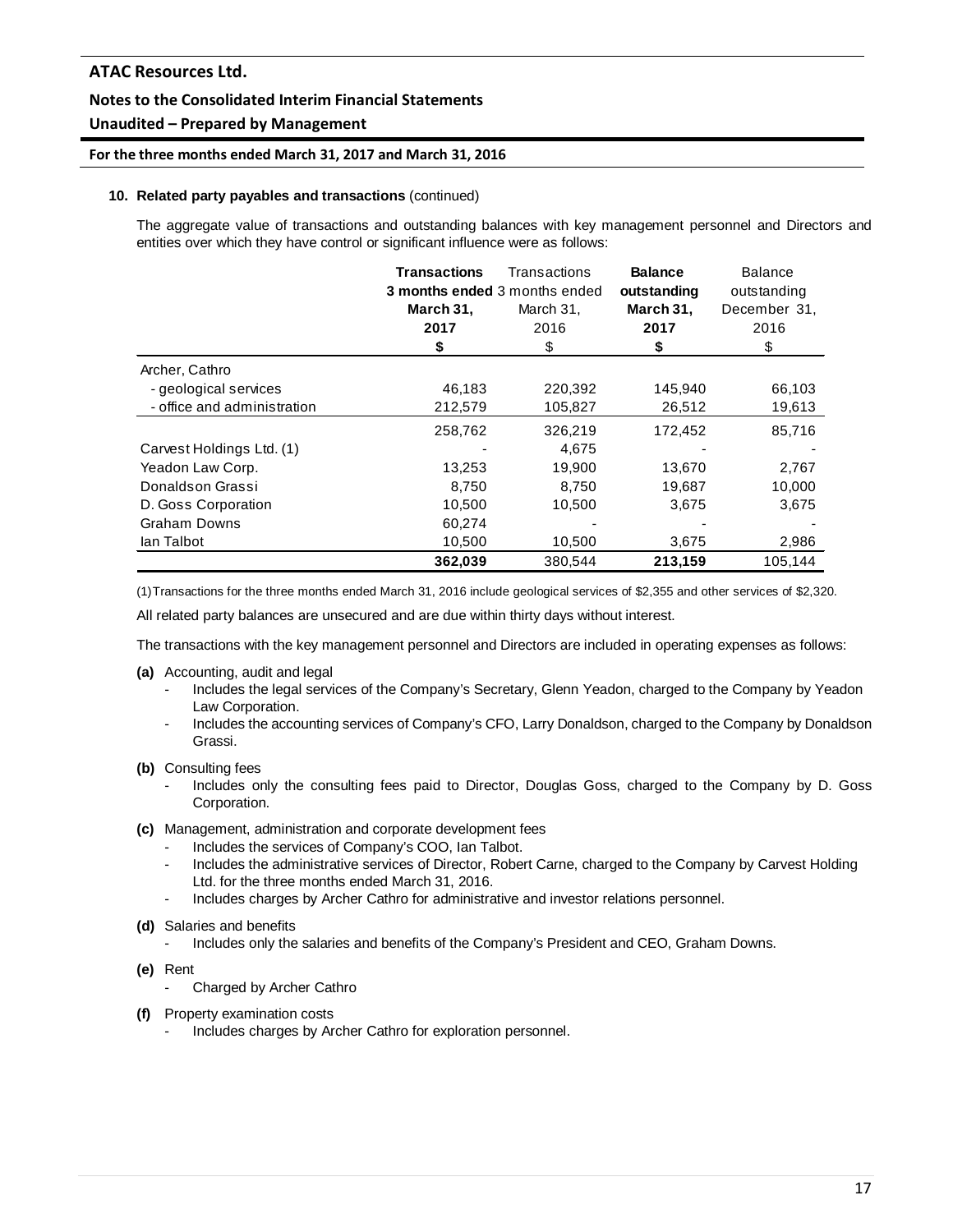# **Unaudited – Prepared by Management**

## **For the three months ended March 31, 2017 and March 31, 2016**

#### **11. Income Taxes**

Income tax (expense) recovery for the three months ended March 31, 2017 and 2016 varies from the amount that would be computed from applying the combined federal and provincial income tax rate to income (loss) before income taxes as follows:

|                                                     | March 31,  | March 31,  |  |
|-----------------------------------------------------|------------|------------|--|
|                                                     | 2017       | 2016       |  |
|                                                     | \$         | \$         |  |
| Income (loss) before income taxes                   | 468,956    | (204, 127) |  |
| Statutory Canadian corporate tax rate               | 26.0%      | 26.0%      |  |
| Anticipated income tax (expense) recovery           | (121, 930) | 53,073     |  |
| Change in tax resulting from:                       |            |            |  |
| Unrecognized items for tax purposes                 | 80,025     | (10,513)   |  |
| Tax benefits renounced on flow-through expenditures | (61, 593)  |            |  |
| Net deferred income tax (expense) recovery          | (103, 498) | 42,560     |  |

The significant components of the Company's deferred income tax liability are as follows:

|                                            | March 31,<br>2017 | December 31,<br>2016 |
|--------------------------------------------|-------------------|----------------------|
|                                            | \$                | \$                   |
| Unrealized losses on marketable securities | 142               | 91.997               |
| Mineral property interests                 | (16, 440, 648)    | (16,365,271)         |
| Unclaimed investment tax credits           | 872,395           | 872,395              |
| Non-capital loss carry forwards            | 2,590,654         | 2,529,454            |
| Capital loss carry forwards                | 42,697            | 42,697               |
| Share issue costs                          | 94.970            | 105,735              |
| Net deferred income tax liability          | (12,839,790)      | (12,722,993)         |

As at March 31, 2017 the Company has non-capital loss carry forwards of approximately \$9,964,000 of which \$7,000 will expire in 2028, \$471,000 in 2029, \$1,175,000 in 2030, \$1,666,000 in 2031 and \$6,645,000 thereafter.

As at March 31, 2017 the Company has unused capital losses of \$328,437, which have no expiry date and can only be used to reduce future income from capital gains.

As at March 31, 2017 the Company has unclaimed resource and other deductions in the amount of \$34,206,812 (December 31, 2016 - \$34,042,489), which may be deducted against future taxable income.

As at March 31, 2017 there are share issue costs totaling \$365,268 (December 31, 2016 - \$406,673), which have not been claimed for income tax purposes.

As at March 31, 2017 the Company has unused investment tax credits totaling \$1,178,912, (December 31, 2016 - \$1,178,912), which have not been claimed for income tax purposes. \$957,999 of the tax credits expire in 2032 and \$220,913 in 2033.

Income tax attributes are subject to review, and potential adjustments, by tax authorities.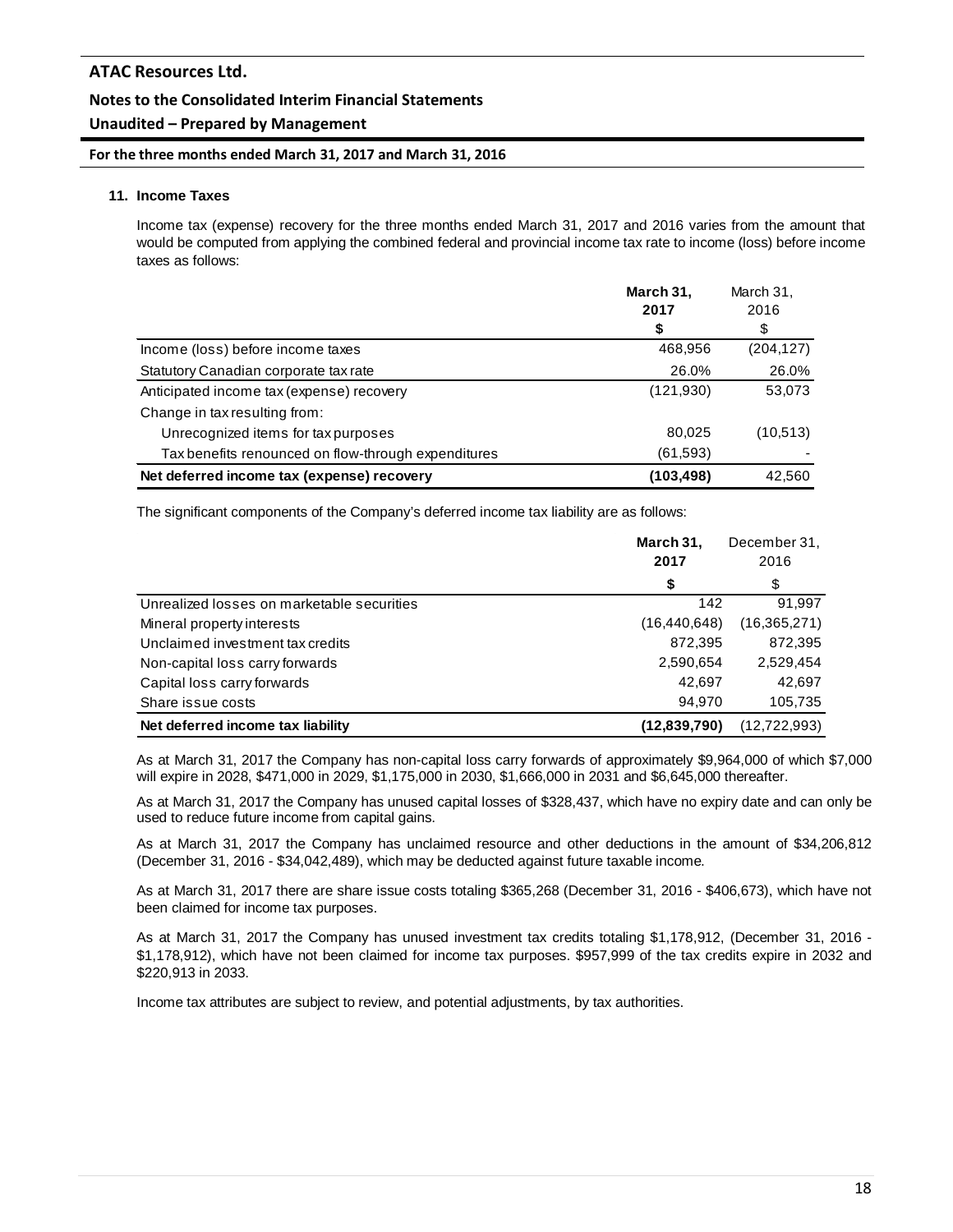## **Unaudited – Prepared by Management**

#### **For the three months ended March 31, 2017 and March 31, 2016**

#### **12. Supplemental cash flow information**

Changes in non-cash operating working capital during the three months ended March 31, 2017 and March 31, 2016 were comprised of the following:

|                                          | March 31, | March 31, |  |
|------------------------------------------|-----------|-----------|--|
|                                          | 2017      | 2016      |  |
|                                          | S         |           |  |
| Receivables and prepayments              | (47, 219) | (28,082)  |  |
| Accounts payable and accrued liabilities | (19,001)  | 13,063    |  |
| Accounts payable to related parties      | 28.180    | 47.929    |  |
| Net change                               | (38,040)  | 32,910    |  |

The Company incurred non-cash financing and investing activities during the periods ended March 31, 2017 and March 31, 2016 as follows:

|                                                                | March 31,<br>2017 | March 31,<br>2016 |
|----------------------------------------------------------------|-------------------|-------------------|
|                                                                | S                 | \$                |
| Non-cash investing activities:                                 |                   |                   |
| Deferred exploration expenditures included in accounts payable |                   |                   |
| and related party payables                                     | 246.524           | 239,357           |
|                                                                | 246.524           | 239,357           |

During the period ended March 31, 2017 and March 31, 2016 no amounts were paid for interest or income tax expenses.

#### **13. Financial risk management**

#### **Capital management**

The Company is a junior exploration company and considers items included in shareholders' equity as capital. The Company has no debt and does not expect to enter into debt financing. The Company manages its capital structure and makes adjustments to it in light of changes in economic conditions and the risk characteristics of underlying assets. In order to maintain or adjust its capital structure, the Company may issue new shares, purchase shares for cancellation pursuant to normal course issuer bids or make special distributions to shareholders. The Company is not subject to any externally imposed capital requirements and does not presently utilize any quantitative measures to monitor its capital. The Company's capital structure as at March 31, 2017 is comprised of shareholders' equity of \$\$100,611,347 (December 31, 2016 - \$100,200,398).

The Company currently has no source of revenues. In order to fund future projects and pay for administrative costs, the Company will spend its existing working capital and raise additional funds as needed. The Company's ability to continue as a going concern on a long-term basis and realize its assets and discharge its liabilities in the normal course of business rather than through a process of forced liquidation is primarily dependent upon its ability to sell or option its mineral properties and its ability to borrow or raise additional financing from equity markets.

#### **Financial instruments - fair value**

The Company's financial instruments consist of cash and cash equivalents, receivables, marketable securities, accounts payable and accrued liabilities, and accounts payable to related parties.

The carrying value of accounts payable and accrued liabilities and accounts payable to related parties approximated their fair value because of the short-term nature of these instruments.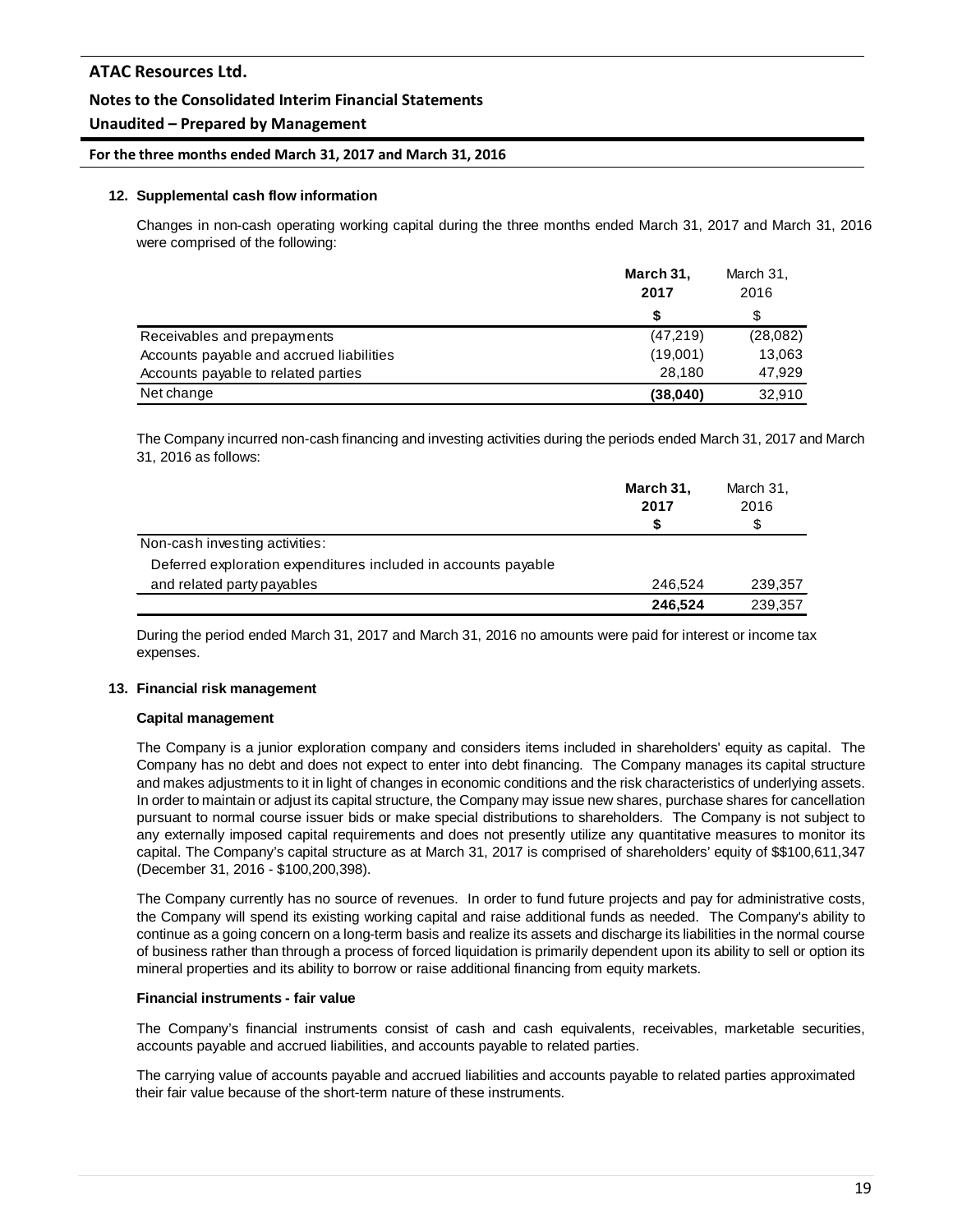# **Unaudited – Prepared by Management**

## **For the three months ended March 31, 2017 and March 31, 2016**

#### **13. Financial risk management** (continued)

#### **Financial instruments - fair value** (continued)

Financial instruments measured at fair value on the statement of financial position are summarized into the following fair value hierarchy levels:

Level 1: quoted prices (unadjusted) in active markets for identical assets or liabilities.

Level 2: inputs other than quoted prices included within Level 1 that are observable for the asset or liability, either directly (i.e. as prices) or indirectly (i.e. derived from prices).

Level 3: inputs for the asset or liability that are not based on observable market data (unobservable inputs).

|                           | Level 1    | Level 2 | Level 3                  | Total      |
|---------------------------|------------|---------|--------------------------|------------|
|                           | \$         | \$      | \$                       | \$         |
| March 31, 2017            |            |         |                          |            |
| Cash and cash equivalents | 14,082,692 |         |                          | 14,082,692 |
| Marketable securities     | 1,605,223  | 570,500 |                          | 2,175,724  |
|                           | 15,687,915 | 570,500 |                          | 16,258,416 |
| December 31, 2016         |            |         |                          |            |
| Cash and cash equivalents | 14,628,414 |         | $\overline{\phantom{0}}$ | 14,628,414 |
| Marketable securities     | 1,095,827  | 373,338 |                          | 1,469,166  |
|                           | 15.724.241 | 373,338 |                          | 16,097,580 |

#### **Financial instruments- risk**

The Company's financial instruments can be exposed to certain financial risks, including credit risk, interest rate risk, liquidity risk and market and currency risk.

# **(a) Credit risk**

The Company is exposed to credit risk by holding cash and cash equivalents. This risk is minimized by holding the funds in Canadian banks and credit unions or with Canadian governments. The Company has minimal accounts receivable exposure as it refundable credits are due from Canadian Government.

# **(b) Interest rate risk**

The Company is exposed to interest rate risk because of fluctuating interest rates. Fluctuations in market rates do not have a significant impact on the Company's operations due to the short term to maturity and no penalty cashable feature of its cash equivalents. For the three months ended March 31, 2017 every 1% fluctuation in interest rates up or down would have impacted income (loss) for the period, up or down, by approximately \$35,000 (2016 - \$39,000) before income taxes.

# **(c) Liquidity risk**

Liquidity risk is the risk that the Company is unable to meet its financial obligations as they come due. The Company manages this risk by careful management of its working capital to ensure its expenditures will not exceed available resources.

# **(d) Market risk**

The Company is exposed to market risk because of the fluctuating values of its publicly traded marketable securities. The Company has no control over these fluctuations and does not hedge its investments. Based on the March 31, 2017 value of marketable securities every 10% increase or decrease in the share prices of these companies would have impacted income (loss) for the period, up or down, by approximately \$218,000 (2016 - \$8,000) before income taxes.